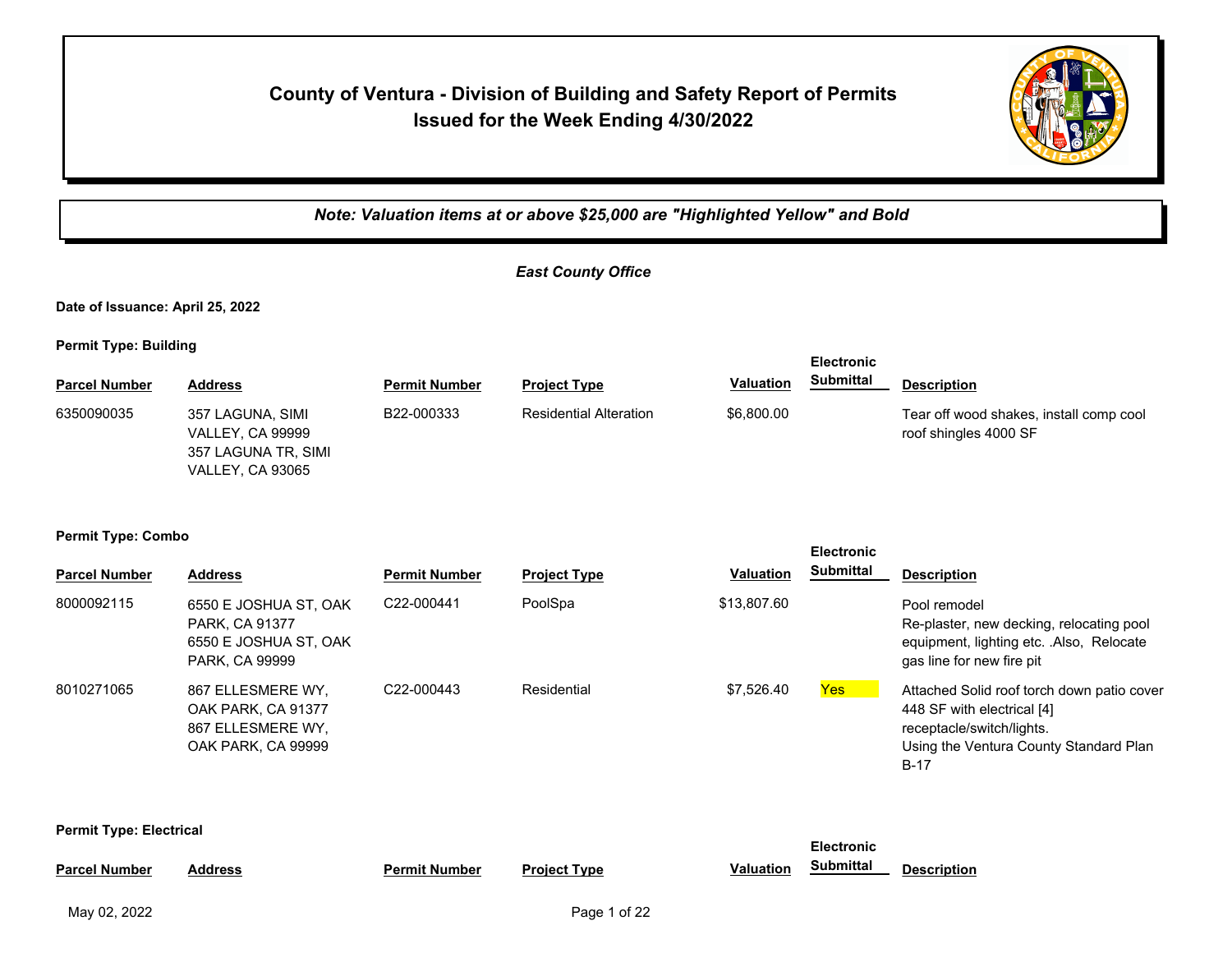#### *East County Office*

**Date of Issuance: April 25, 2022**

**Permit Type: Electrical**

| . .                  |                                                                              |                      |                     |                  | <b>Electronic</b> |                                                                                                                                   |
|----------------------|------------------------------------------------------------------------------|----------------------|---------------------|------------------|-------------------|-----------------------------------------------------------------------------------------------------------------------------------|
| <b>Parcel Number</b> | <b>Address</b>                                                               | <b>Permit Number</b> | <b>Project Type</b> | <b>Valuation</b> | <b>Submittal</b>  | <b>Description</b>                                                                                                                |
| 8010171135           | 6665 OAK SPRINGS DR,<br>OAK PARK, CA 99999                                   | E22-000337           | Residential         | \$0.00           |                   | Install new Photovoltaic roof mount<br>system 8.14kw and combiner box<br>*4/26/22-Revised to include 200/225amp<br>panel upgrade* |
| 8000102055           | 62 N SABRA AV, OAK<br>PARK, CA 91377<br>62 N SABRA AV, OAK<br>PARK, CA 99999 | E22-000352           | Residential         | \$0.00           |                   | Roof mounted solar photo voltaic system<br>10 KW, 25 modules jordan                                                               |

#### **Permit Type: Plumbing**

|                      |                                                                |                      |                     |                  | <b>Electronic</b> |                    |
|----------------------|----------------------------------------------------------------|----------------------|---------------------|------------------|-------------------|--------------------|
| <b>Parcel Number</b> | <b>Address</b>                                                 | <b>Permit Number</b> | <b>Project Type</b> | <b>Valuation</b> | <b>Submittal</b>  | <b>Description</b> |
| 8000361265           | 5031 BLACKPOOL AV,<br>OAK PARK, CA 91377<br>5031 BLACKPOOL AV, | P22-000088           | Residential         | \$0.00           |                   | New Water Softner  |
|                      | OAK PARK, CA 99999                                             |                      |                     |                  |                   |                    |

#### **Date of Issuance: April 26, 2022**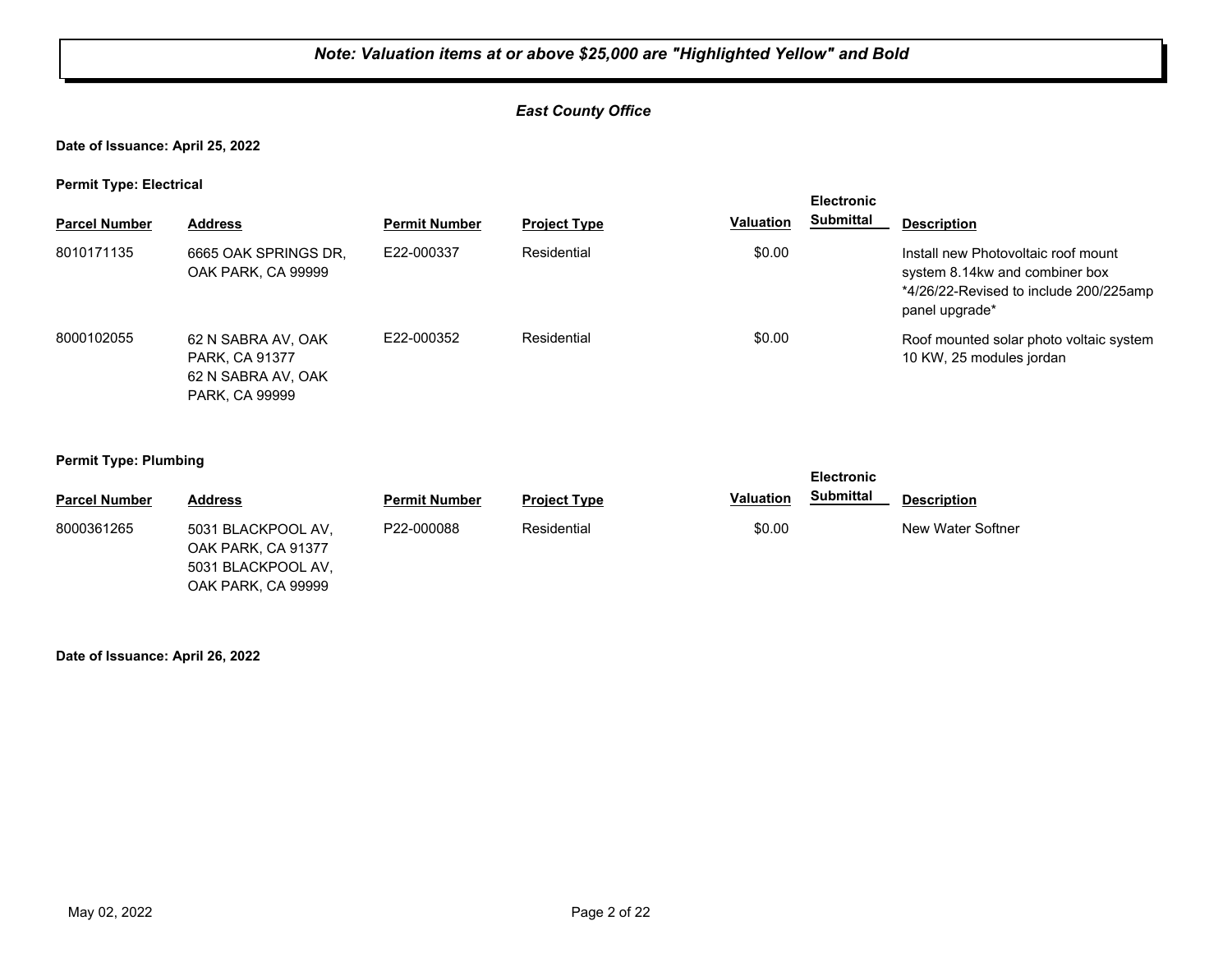#### *East County Office*

**Date of Issuance: April 26, 2022**

**Permit Type: Building**

| . .                  |                                                  |                      |                               |                  | <b>Electronic</b> |                                                                                                                                                |
|----------------------|--------------------------------------------------|----------------------|-------------------------------|------------------|-------------------|------------------------------------------------------------------------------------------------------------------------------------------------|
| <b>Parcel Number</b> | <b>Address</b>                                   | <b>Permit Number</b> | <b>Project Type</b>           | <b>Valuation</b> | <b>Submittal</b>  | <b>Description</b>                                                                                                                             |
| 6950410035           | 2791 CALBOURNE LN,<br>THOUSAND OAKS, CA<br>99999 | B22-000156           | <b>Residential Alteration</b> | \$0.00           | Yes               | Landscape plans for MWELO compliance                                                                                                           |
| 5190132355           | 12425 SADDLERIDGE CT.<br>CAMARILLO, CA 99999     | B22-000342           | <b>Residential Alteration</b> | \$4,676.80       |                   | Replace 2 Sliding Glass doors @ 78.89<br>sq ft each for total of 157.78 sq ft. New<br>Construction type with new flashing and<br>waterproofing |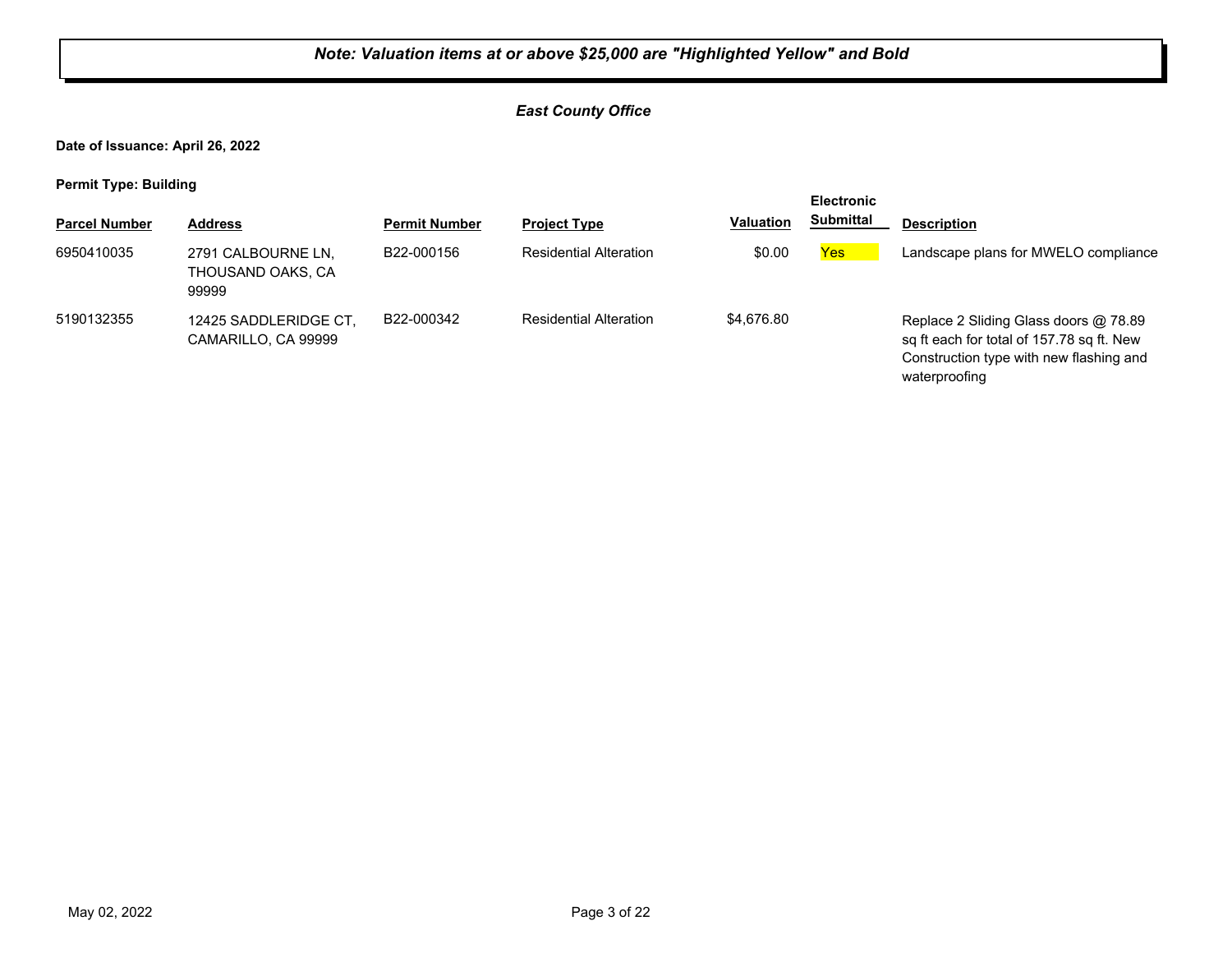## *East County Office*

**Date of Issuance: April 26, 2022**

|                      |                                                   | <b>Electronic</b>    |                     |                  |                  |                                                                                                                                                                                                                                                                                                                                                                                                                                                                                                                                                                       |
|----------------------|---------------------------------------------------|----------------------|---------------------|------------------|------------------|-----------------------------------------------------------------------------------------------------------------------------------------------------------------------------------------------------------------------------------------------------------------------------------------------------------------------------------------------------------------------------------------------------------------------------------------------------------------------------------------------------------------------------------------------------------------------|
| <b>Parcel Number</b> | <b>Address</b>                                    | <b>Permit Number</b> | <b>Project Type</b> | <b>Valuation</b> | <b>Submittal</b> | <b>Description</b>                                                                                                                                                                                                                                                                                                                                                                                                                                                                                                                                                    |
| 5190050065           | 12953 RIDGE DR.<br>CAMARILLO, CA 93012            | C22-000020           | Residential         | \$23,114.16      | Yes              | Add patio cover 901 SF<br>04/19/2022: Closed SVC2200029. Added<br>valuations for 42 If Grade Beams (valued<br>as Caissons), 42 If Steel W8 Beams and<br>45 If Steel Columns (both valued per<br>Marshall and Swift, Section 51, Page 8<br>average cost plus Ventura County<br>multiplier of 1.25%) Steel beams and<br>columns were valued in valuations as<br>Exterior Wall with Finish. 1 additional hour<br>of hourly plan review assessed for added<br>beam/column work in addition to<br>calculated review fee based on added<br>valuation.<br><b>Ref CV22-22</b> |
| 6950410075           | 2725 CALBOURNE LN,<br>VENTURA COUNTY, CA<br>99999 | C22-000049           | <b>NSFR</b>         | \$772,137.10     | Yes              | 4835 sf New Single Family Residence<br>(NSFR) with 913 sf Attached Garage, 253<br>sf Deck/Porch/Balcony, 887 sf Attached<br>Patio Cover, 2-Pre-manufactured<br>Fireplace(s)                                                                                                                                                                                                                                                                                                                                                                                           |
| 6950410085           | 2709 CALBOURNE LN.<br>VENTURA COUNTY, CA<br>99999 | C22-000050           | <b>NSFR</b>         | \$808,357.00     | <b>Yes</b>       | 5176 sf New Single Family Residence<br>(NSFR) with a 740 sf Attached Garage, 49<br>sf Deck/ Porch/Balcony, 757 sf Attached<br>Patio Cover, 2-Pre-manufactured<br>Fireplace. Include MEP sys. fee                                                                                                                                                                                                                                                                                                                                                                      |
| 6950410055           | 2759 CALBOURNE LN,<br>VENTURA COUNTY, CA<br>99999 | C22-000051           | <b>NSFR</b>         | \$660,183.10     | <b>Yes</b>       | 4110 sf New Single Family Residence<br>(NSFR) with a 783 sf Attached Residential<br>Garage, 298 sf Deck/Porch/Balcony, 586<br>sf Attached Patio Cover,<br>3-Pre-manufactured Fireplace.                                                                                                                                                                                                                                                                                                                                                                               |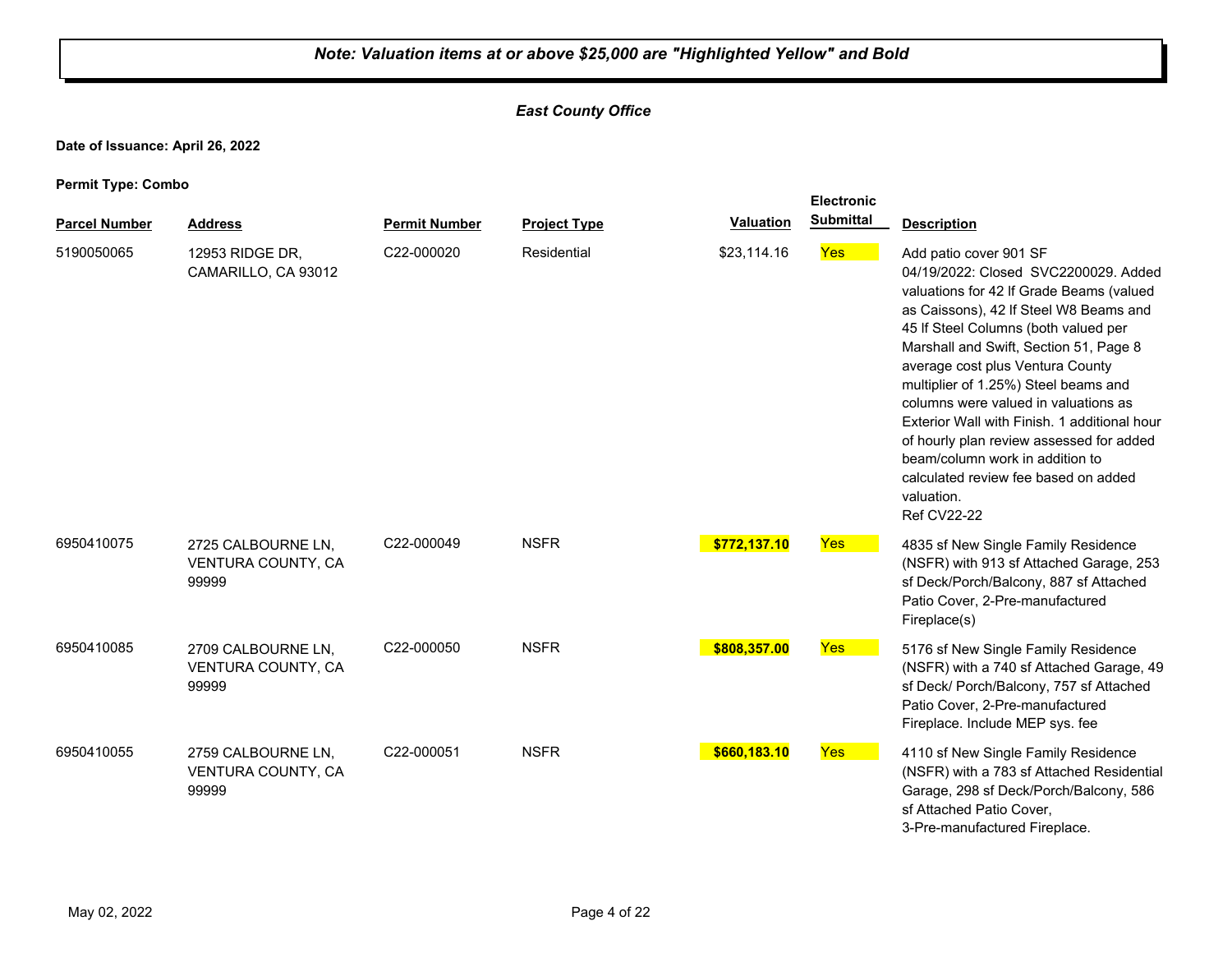#### *East County Office*

**Date of Issuance: April 26, 2022**

**Permit Type: Combo**

| <b>Parcel Number</b><br>6950410065 | <b>Address</b><br>2743 CALBOURNE LN.<br><b>VENTURA COUNTY, CA</b><br>99999 | <b>Permit Number</b><br>C <sub>22</sub> -000053 | <b>Project Type</b><br><b>NSFR</b> | <b>Valuation</b><br>\$723,015,10 | <b>Submittal</b><br><b>Yes</b> | <b>Description</b><br>4523 sf New Single Family Residence<br>(NSFR) with a 794 sf Attached Residential<br>Garage, 485 sf Deck/Porch/Balcony, 577<br>sf Attached Patio Cover, 2- Pre<br>manufactured Fireplace, 2 Skylights<br>(Solartubes). Includes MEP |
|------------------------------------|----------------------------------------------------------------------------|-------------------------------------------------|------------------------------------|----------------------------------|--------------------------------|----------------------------------------------------------------------------------------------------------------------------------------------------------------------------------------------------------------------------------------------------------|
|                                    |                                                                            |                                                 |                                    |                                  |                                |                                                                                                                                                                                                                                                          |

**Electronic** 

#### **Permit Type: Mechanical**

|                      |                                        |                      |                     |           | <b>Electronic</b> |                                                                                                                                     |
|----------------------|----------------------------------------|----------------------|---------------------|-----------|-------------------|-------------------------------------------------------------------------------------------------------------------------------------|
| <b>Parcel Number</b> | <b>Address</b>                         | <b>Permit Number</b> | <b>Project Type</b> | Valuation | <b>Submittal</b>  | <b>Description</b>                                                                                                                  |
| 8000344075           | 358 ROCKEDGE DR, OAK<br>PARK, CA 99999 | M22-000099           | Residential         | \$0.00    |                   | HVAC Replacement FAU and Condenser<br>in same location, replace all ducting<br>approx. 1200 sq ft<br>All equipment in same location |

#### **Permit Type: Plumbing**

| --                   |                                           |                      |                     |                  | <b>Electronic</b> |                                                                  |
|----------------------|-------------------------------------------|----------------------|---------------------|------------------|-------------------|------------------------------------------------------------------|
| <b>Parcel Number</b> | <b>Address</b>                            | <b>Permit Number</b> | <b>Project Type</b> | <b>Valuation</b> | Submittal         | <b>Description</b>                                               |
| 8010210035           | 653 OAK RUN TL 208.<br>OAK PARK, CA 99999 | P22-000107           | Residential         | \$0.00           |                   | Replace 40gl Water heater in same<br>location (Equipment Closet) |

**Date of Issuance: April 27, 2022**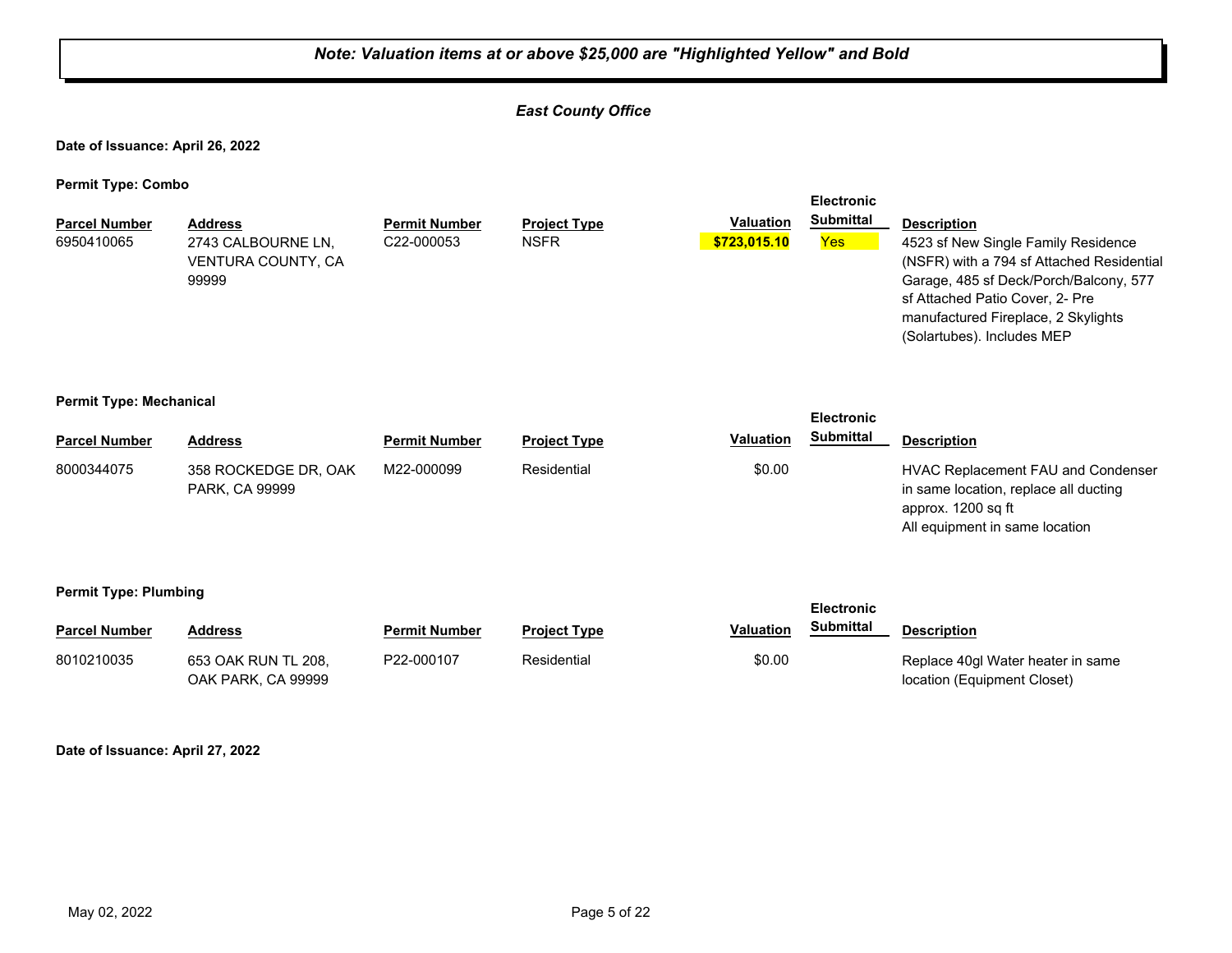#### *East County Office*

**Date of Issuance: April 27, 2022**

**Permit Type: Building**

|                      |                                                                                              |                      |                              |                  | <b>Electronic</b> |                                                                                   |
|----------------------|----------------------------------------------------------------------------------------------|----------------------|------------------------------|------------------|-------------------|-----------------------------------------------------------------------------------|
| <b>Parcel Number</b> | <b>Address</b>                                                                               | <b>Permit Number</b> | <b>Project Type</b>          | <b>Valuation</b> | <b>Submittal</b>  | <b>Description</b>                                                                |
| 8010230725           | 688 INDIAN OAK LN 101,<br>OAK PARK, CA 91377<br>688 INDIAN OAK LN 101,<br>OAK PARK, CA 99999 | B22-000225           | <b>Residential Accessory</b> | \$3,843.60       | Yes               | Replace Stairs and Landing approx. 120<br>sq ft<br>Replace Handrail approx. 28 If |

| . .<br><b>Parcel Number</b> | <b>Address</b>                                                                                         | <b>Permit Number</b> | <b>Project Type</b> | <b>Valuation</b> | <b>Electronic</b><br><b>Submittal</b> | <b>Description</b>                                                                                                                                                      |
|-----------------------------|--------------------------------------------------------------------------------------------------------|----------------------|---------------------|------------------|---------------------------------------|-------------------------------------------------------------------------------------------------------------------------------------------------------------------------|
| 5190120165                  | 12328 SAN SEBASTIAN<br>CT, CAMARILLO, CA<br>93012<br>12328 SAN SEBASTIAN<br>CT, CAMARILLO, CA<br>99999 | C22-000357           | Residential         | \$780.80         | Yes                                   | Installing 30 Kw Kohler generator with [2]<br>200 Amp Kohler automatic switches.<br>Installing low pressure gas outlet and<br>natural gas line                          |
| 8010010485                  | 904 THISTLEGATE RD.<br>OAK PARK, CA 99999                                                              | C22-000451           | Residential         | \$4,628.20       |                                       | Kitchen remodel approx. 146 sq ft -<br>Replace all cabinets and countertops -<br>Hood- 20 Electrical outlets - Kitchen sink<br>& relocation of Gas line for Stove/oven. |
| 5000410315                  | 3678 SUNSET VALLEY<br>RD, MOORPARK, CA<br>99999                                                        | C22-000454           | Agricultural        | \$2,572.00       |                                       | Replace approx. 40 sq ft Drywall- 120sqft<br>Electrical system fee- Replace sub panel<br>100amp                                                                         |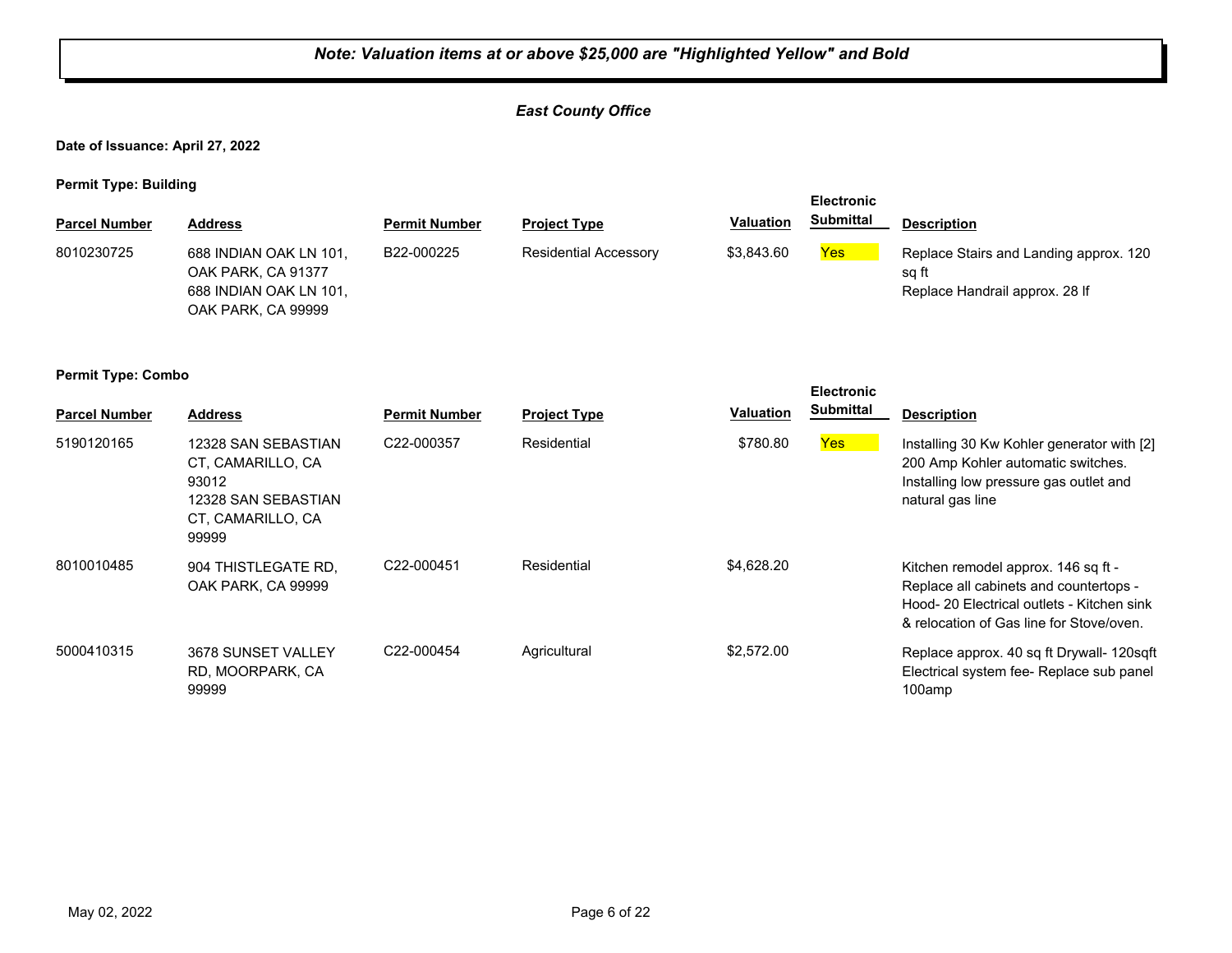#### *East County Office*

**Date of Issuance: April 27, 2022**

**Permit Type: Electrical**

| <b>Parcel Number</b>           | <b>Address</b>                                                                              | <b>Permit Number</b> | <b>Project Type</b> | <b>Valuation</b> | <b>Electronic</b><br><b>Submittal</b> | <b>Description</b>                  |
|--------------------------------|---------------------------------------------------------------------------------------------|----------------------|---------------------|------------------|---------------------------------------|-------------------------------------|
| 8500122045                     | 14 FLINTLOCK LN, BELL<br>CANYON, CA 99999                                                   | E22-000359           | Residential         | \$0.00           |                                       | Replace main service panel 200 amp  |
| <b>Permit Type: Mechanical</b> |                                                                                             |                      |                     |                  | <b>Electronic</b>                     |                                     |
| <b>Parcel Number</b>           | <b>Address</b>                                                                              | <b>Permit Number</b> | <b>Project Type</b> | <b>Valuation</b> | <b>Submittal</b>                      | <b>Description</b>                  |
| 6680192165                     | 490 JEANNE CT,<br>NEWBURY PARK, CA<br>91320<br>490 JEANNE CT,<br>THOUSAND OAKS, CA<br>99999 | M22-000100           | Residential         | \$0.00           |                                       | Heat-pump split system - change out |
| <b>Permit Type: Plumbing</b>   |                                                                                             |                      |                     |                  | <b>Electronic</b><br><b>Submittal</b> |                                     |
| <b>Parcel Number</b>           | <b>Address</b>                                                                              | <b>Permit Number</b> | <b>Project Type</b> | <b>Valuation</b> |                                       | <b>Description</b>                  |

|                                                                                                                                                                                                | ו פוטקו וזעווואקו |
|------------------------------------------------------------------------------------------------------------------------------------------------------------------------------------------------|-------------------|
| \$0.00<br>5200331235<br>P22-000106<br>Yes <sup>1</sup><br>Residential<br><b>1885 BRITTANY PARK</b><br>Replace 75 gallon gas water heater in the<br>RD. CAMARILLO. CA<br>same location<br>99999 |                   |

**Date of Issuance: April 28, 2022**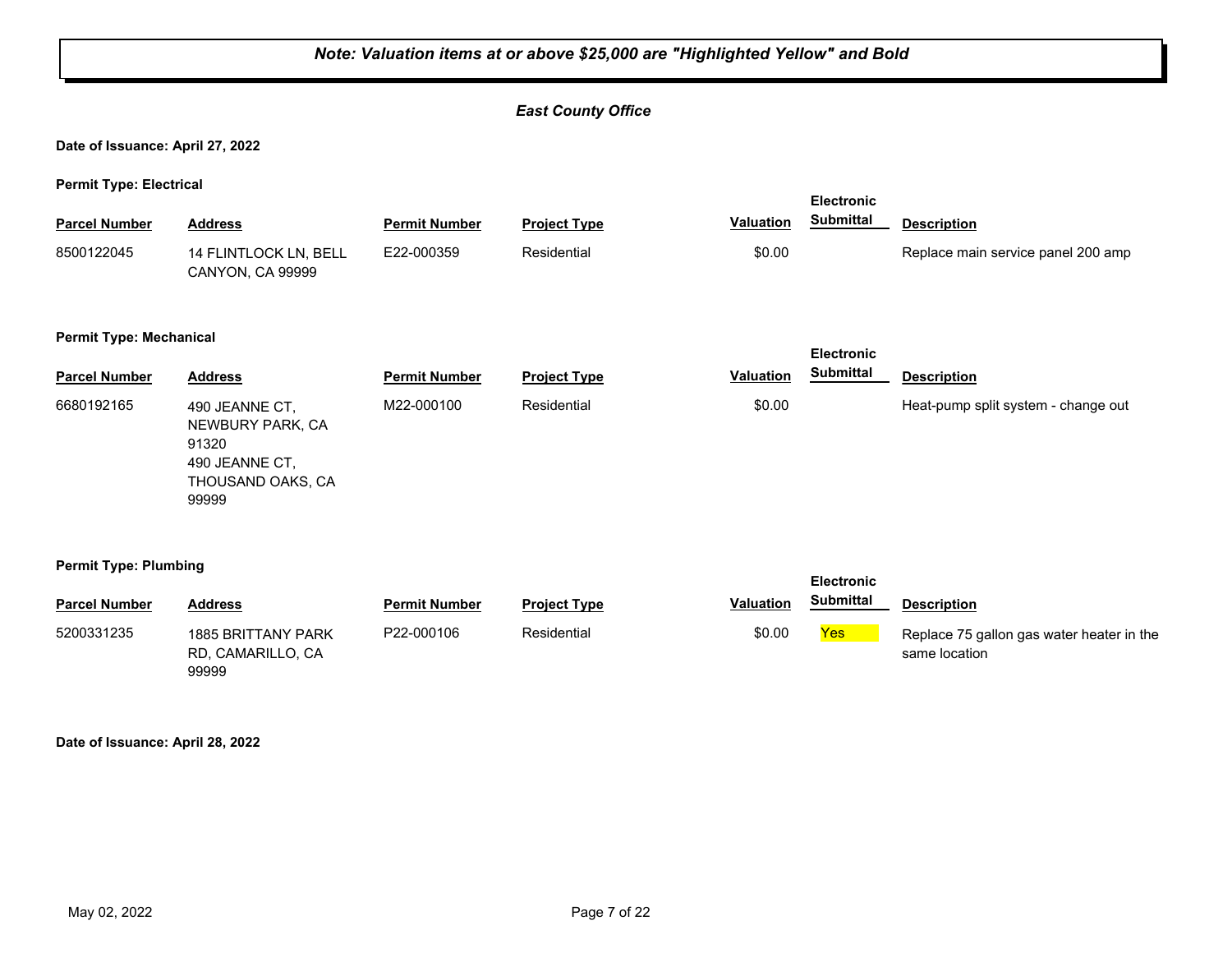#### *East County Office*

**Date of Issuance: April 28, 2022**

**Permit Type: Combo**

| - -<br><b>Parcel Number</b> | <b>Address</b>                                                                          | <b>Permit Number</b> | <b>Project Type</b> | <b>Valuation</b> | <b>Electronic</b><br><b>Submittal</b> | <b>Description</b>                                                                                            |
|-----------------------------|-----------------------------------------------------------------------------------------|----------------------|---------------------|------------------|---------------------------------------|---------------------------------------------------------------------------------------------------------------|
| 8500142025                  | 50 DAPPLEGRAY RD.<br>BELL CANYON, CA 99999<br>50 DAPPLEGRAY RD.<br>WEST HILLS, CA 91307 | C22-000458           | Residential         | \$9,510.00       |                                       | Remodel 5 bathrooms total 300 SF,<br>electrical system of 3000 SF, 20<br>Plumbing fixtures and 6 exhaust fans |

#### **Permit Type: Electrical**

| . .                  |                                                 |                      |                     |                  | <b>Electronic</b> |                                                                                                                                                   |
|----------------------|-------------------------------------------------|----------------------|---------------------|------------------|-------------------|---------------------------------------------------------------------------------------------------------------------------------------------------|
| <b>Parcel Number</b> | <b>Address</b>                                  | <b>Permit Number</b> | <b>Project Type</b> | <b>Valuation</b> | <b>Submittal</b>  | <b>Description</b>                                                                                                                                |
| 8500032175           | 275 BELL CANYON RD.<br>BELL CANYON, CA 99999    | E22-000215           | Residential         | \$0.00           | Yes               | Install Roof Mounted Photovoltaic System<br>18.4 kW and (2) Battery Back-ups and<br>200AMP Internal Load center and 200<br>AMP distribution panel |
| 8010283345           | 6120 DEERHILL RD. OAK<br>PARK, CA 99999         | E22-000240           | Residential         | \$0.00           | Yes               | Install Roof Mounted Photovoltaic System<br>$(11.36 \text{ kW})$ 32 modules and $(1)$ Battery<br>Back-up                                          |
| 5000170285           | 15201 MIDDLE RANCH<br>RD, MOORPARK, CA<br>99999 | E22-000329           | Residential         | \$0.00           | Yes               | Install Roof Mounted Photovoltaic System<br>(6.000kW)                                                                                             |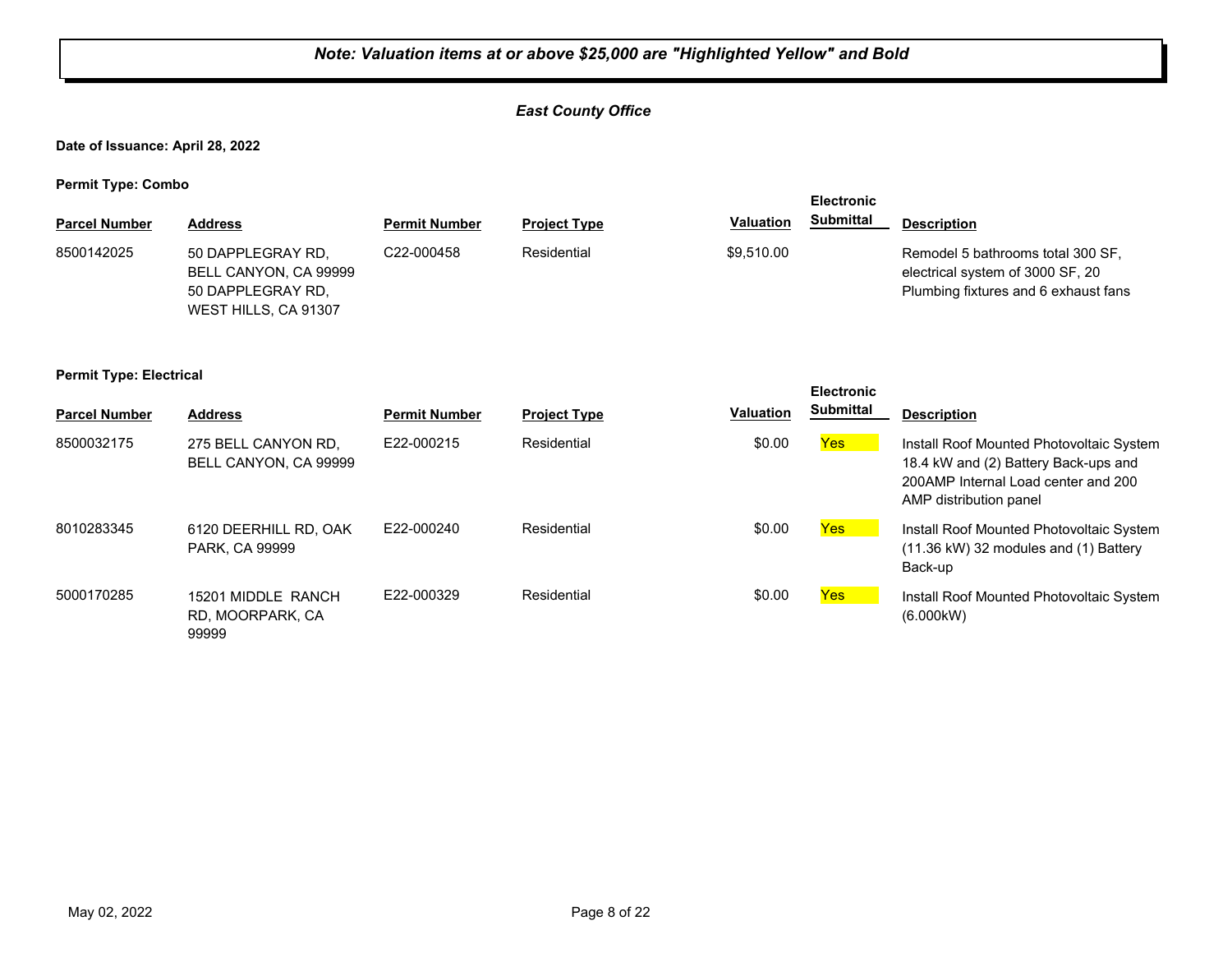#### *East County Office*

**Date of Issuance: April 28, 2022**

**Permit Type: Plumbing**

| - -                  |                                                                                           |                      |                     |           | <b>Electronic</b> |                                                      |
|----------------------|-------------------------------------------------------------------------------------------|----------------------|---------------------|-----------|-------------------|------------------------------------------------------|
| <b>Parcel Number</b> | <b>Address</b>                                                                            | <b>Permit Number</b> | <b>Project Type</b> | Valuation | <b>Submittal</b>  | <b>Description</b>                                   |
| 6680123045           | 744 MALAT DR,<br>NEWBURY PARK, CA<br>91320<br>744 MALAT DR,<br>THOUSAND OAKS, CA<br>99999 | P22-000116           | Residential         | \$0.00    |                   | Trenchless sewer line from house to<br>property line |
|                      |                                                                                           |                      |                     |           |                   |                                                      |

#### **Date of Issuance: April 29, 2022**

**Permit Type: Electrical**

| . .                  |                                                |                      |                     |                  | <b>Electronic</b> |                                                                                                                                              |
|----------------------|------------------------------------------------|----------------------|---------------------|------------------|-------------------|----------------------------------------------------------------------------------------------------------------------------------------------|
| <b>Parcel Number</b> | <b>Address</b>                                 | <b>Permit Number</b> | <b>Project Type</b> | <b>Valuation</b> | <b>Submittal</b>  | <b>Description</b>                                                                                                                           |
| 8000371375           | 5490 EVANWOOD AV.<br>OAK PARK, CA 99999        | E22-000269           | Residential         | \$0.00           |                   | Install Roof Mounted Photovoltaic System<br>(11.2 kW) and (1) Battery Back-up.<br>Relocate existing loads to new 200A<br>backup loads panel. |
| 6680321205           | 3041 SHIRLEY DR.<br>THOUSAND OAKS, CA<br>99999 | E22-000370           | Residential         | \$0.00           | Yes               | Install Roof Mounted Photovoltaic System<br>$(4.0 \text{ kW})$ 10 modules                                                                    |

**East County Office Valuation Subtotal: \$3,040,951.86**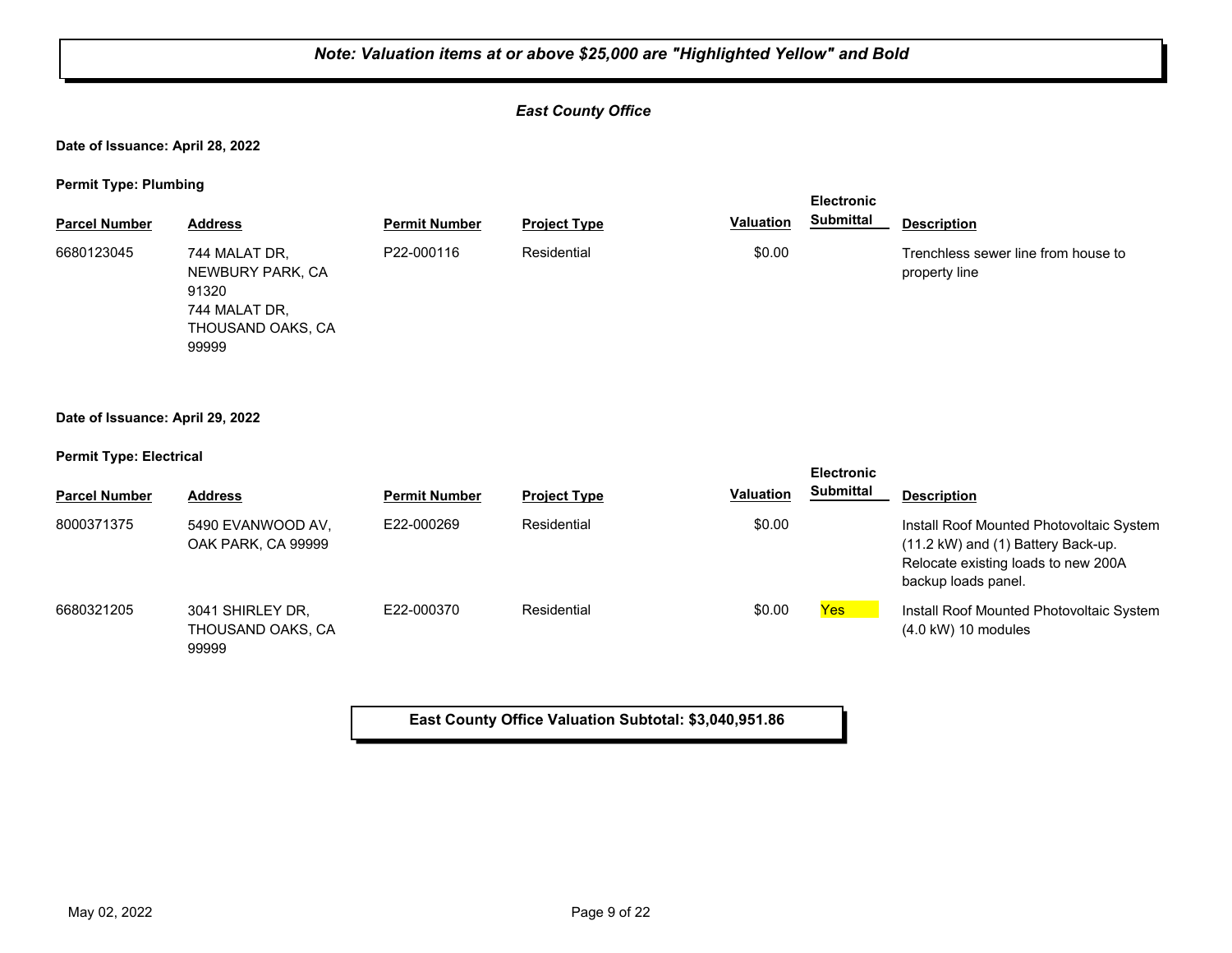#### *West County Office*

**Date of Issuance: April 25, 2022**

**Permit Type: Building**

| . .                  |                                                                                      |                      |                               |                  | <b>Electronic</b> |                                                                                                                                          |
|----------------------|--------------------------------------------------------------------------------------|----------------------|-------------------------------|------------------|-------------------|------------------------------------------------------------------------------------------------------------------------------------------|
| <b>Parcel Number</b> | <b>Address</b>                                                                       | <b>Permit Number</b> | <b>Project Type</b>           | <b>Valuation</b> | <b>Submittal</b>  | <b>Description</b>                                                                                                                       |
| 0190051010           | 403 MONTANA CR, OJAI,<br>CA 93023                                                    | B21-001017           | <b>Residential Accessory</b>  | \$33,264.00      | <b>Yes</b>        | Construct 1,260 sq. ft. of retaining<br>wall/free standing block wall per standard<br>plan B-12                                          |
| 0460010325           | 1486 TELEGRAPH RD,<br>FILLMORE, CA 93015<br>1486 TELEGRAPH RD.<br>FILLMORE, CA 99999 | B22-000322           | <b>Residential Alteration</b> | \$2,436.00       |                   | Reroof existing 360SF detached shed.<br>Remove old metal panels and replace<br>120SF rafters, add sheathing and add new<br>metal panels. |
| 0600400015           | 4014 W PACIFIC COAST<br>HY, RINCON, CA 99999                                         | B22-000332           | <b>Residential Alteration</b> | \$5,700.00       |                   | tear off existing rock roofing, 3,000 sq ft<br>(house and garage) install new single ply<br>membrane pvc                                 |
| 0320081245           | 1183 WOODLAND AV,<br>OJAI, CA 99999                                                  | B22-000335           | <b>Residential Alteration</b> | \$3,230.00       |                   | Install New Roofing over existing single<br>layer - 1,900 Sq. Ft. of Comp Shingles                                                       |
| 0630152285           | 141 FRASER LN,<br>VENTURA, CA 93001<br>141 FRASER LN.<br>VENTURA, CA 99999           | B22-000337           | <b>Residential Alteration</b> | \$7,060.00       |                   | Reroof 2,700SF comp shingles and<br>1,300SF built up roofing to the existing<br>dwelling.                                                |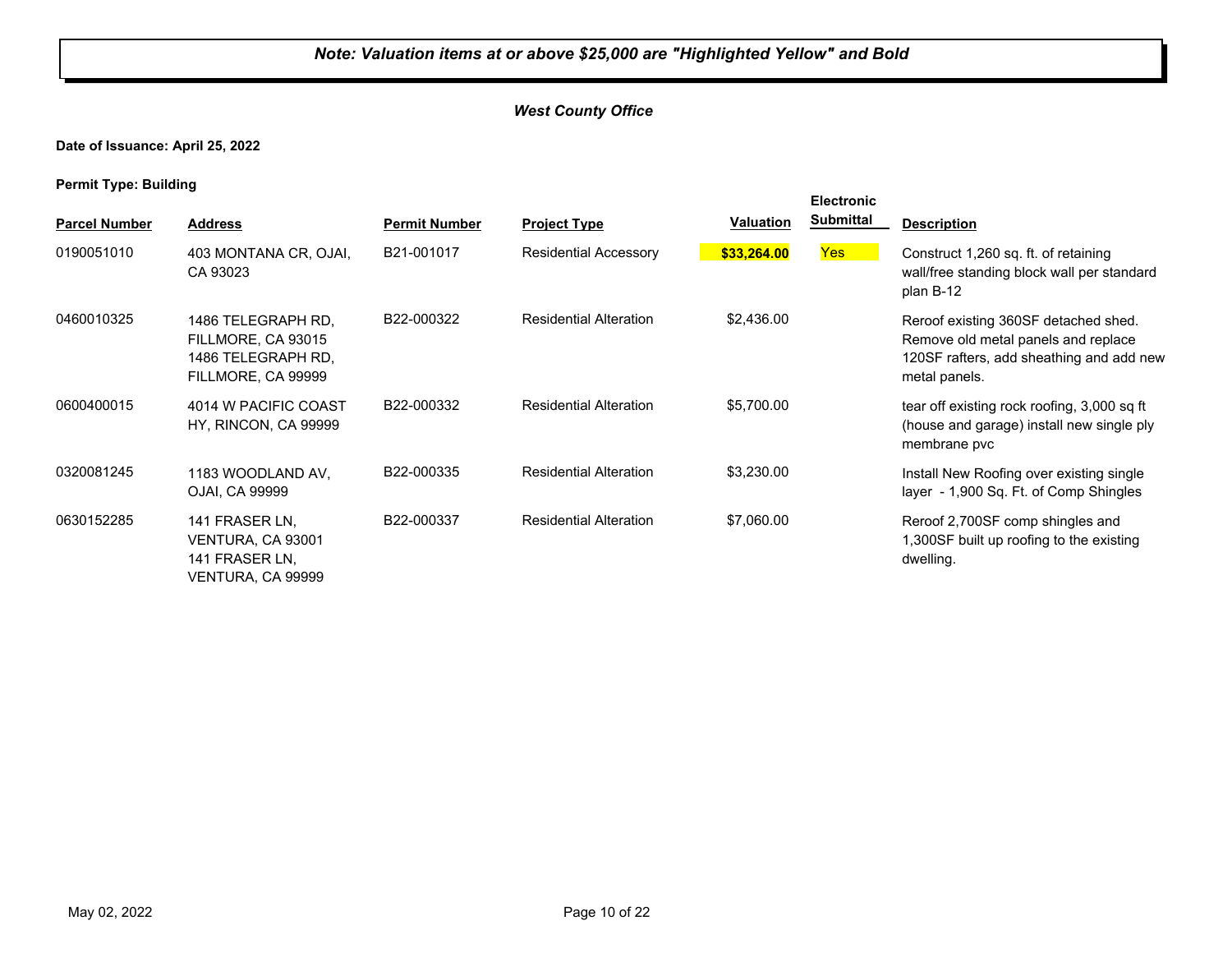#### *West County Office*

**Date of Issuance: April 25, 2022**

| . .<br><b>Parcel Number</b> | <b>Address</b>                             | <b>Permit Number</b>    | <b>Project Type</b> | <b>Valuation</b> | <b>Electronic</b><br><b>Submittal</b> | <b>Description</b>                                                                                                                                                                                    |
|-----------------------------|--------------------------------------------|-------------------------|---------------------|------------------|---------------------------------------|-------------------------------------------------------------------------------------------------------------------------------------------------------------------------------------------------------|
| 2060251420                  | 109 LA CRESCENTA ST,<br>OXNARD, CA 93035   | C21-000853              | Residential         | \$18,314,30      | Yes <sup>1</sup>                      | Remove ex fireplace, chimney & (2)<br>windows replace w/sliding glass doors,<br>addition of glass railing, reroof 839 SF with<br>metal roof, new metal siding (403) SF,<br>replace loft sliding door, |
| 1100321030                  | 5885 W GREENTREE DR.<br>SOMIS, CA 93066    | C21-001391              | PoolSpa             | \$25,749.70      | <b>Yes</b>                            | Construction of a new pool using the<br>county standard plan #6-2019 along with<br>detail #202, #271-60, #552 and #651.                                                                               |
| 1520090065                  | 48 LA CRESCENTA DR.<br>CAMARILLO, CA 93010 | C <sub>21</sub> -001515 | PoolSpa             | \$32,815.10      | Yes                                   | Construction of a new pool and spa using<br>the county standard plan #6-2019 along<br>with #501 for freestanding wall.                                                                                |
| 1560140020                  | 4800 NORTH ST.<br>CAMARILLO, CA 99999      | C22-000272              | PoolSpa             | \$32,815.10      |                                       | swimming pool per standard detail<br>#6-2019 with pool cover                                                                                                                                          |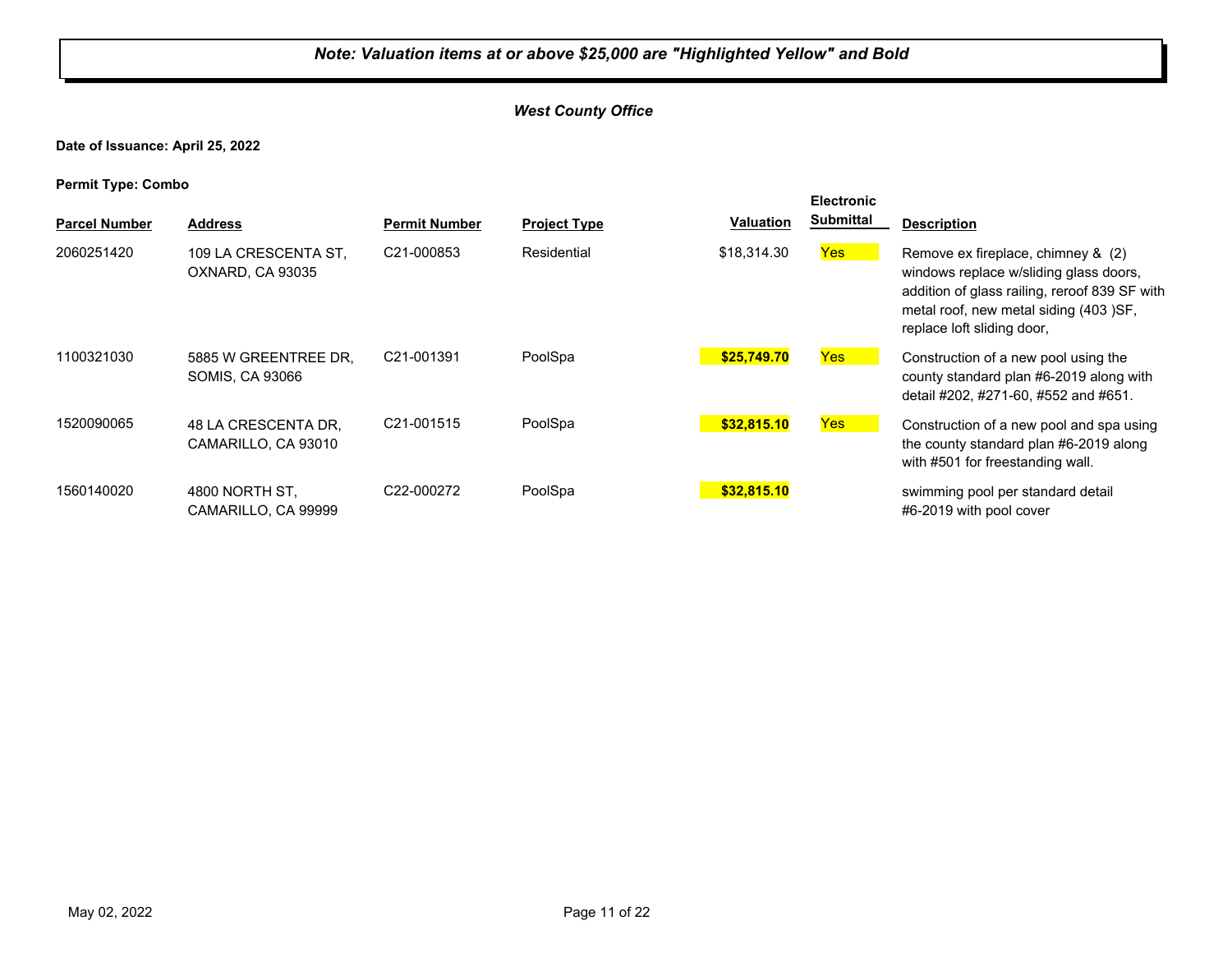#### *West County Office*

#### **Date of Issuance: April 25, 2022**

**Permit Type: Electrical**

| <b>Parcel Number</b> | <b>Address</b>                                                                                    | <b>Permit Number</b> | <b>Project Type</b> | <b>Valuation</b> | <b>Electronic</b><br><b>Submittal</b> | <b>Description</b>                                                                        |
|----------------------|---------------------------------------------------------------------------------------------------|----------------------|---------------------|------------------|---------------------------------------|-------------------------------------------------------------------------------------------|
| 0170020010           | 595 N LA LUNA AV, OJAI,<br>CA 93023                                                               | E21-000976           | Residential         | \$0.00           | Yes                                   | Install new roof mounted solar PV<br>11.475KW with 27 modules with 2 tesla<br>powerwalls. |
| 0310065045           | 64 CALLE VISTA DEL<br>MONTE, OAK VIEW, CA<br>93022<br>64 CALLE VISTA DEL<br>MONTE, OJAI, CA 99999 | E22-000327           | Residential         | \$0.00           | Yes                                   | Roof mounted 6.800 kW PV system. 1<br>main panel upgrade 125 amps                         |
| 1550132015           | 1020 SAN CLEMENTE<br>WY, CAMARILLO, CA<br>99999                                                   | E22-000338           | Residential         | \$0.00           |                                       | Install new Electric Vehicle charging<br>station 60amp dedicated branch circuit           |
| 0570010120           | 3843 HOWE RD EM,<br><b>PIRU, CA 93015</b>                                                         | E22-000354           | AG                  | \$0.00           |                                       | install 200 amp meter for security<br>cameras temp address assigned                       |

**Electronic** 

closet. Like for like.

**Permit Type: Plumbing**

| <b>Parcel Number</b> | <b>Address</b>                       | <b>Permit Number</b> | <b>Project Type</b> | <b>Valuation</b> | <b>Submittal</b> | Description                                                                      |
|----------------------|--------------------------------------|----------------------|---------------------|------------------|------------------|----------------------------------------------------------------------------------|
| 1610102145           | 3318 1/2 WEST ST.<br>SOMIS, CA 93066 | P22-000103           | Residential         | \$0.00           | Yes              | 3318 1/2 West St. Somis, CA 93066 -<br>Replace 40 gallon water heater in outside |

**Date of Issuance: April 26, 2022**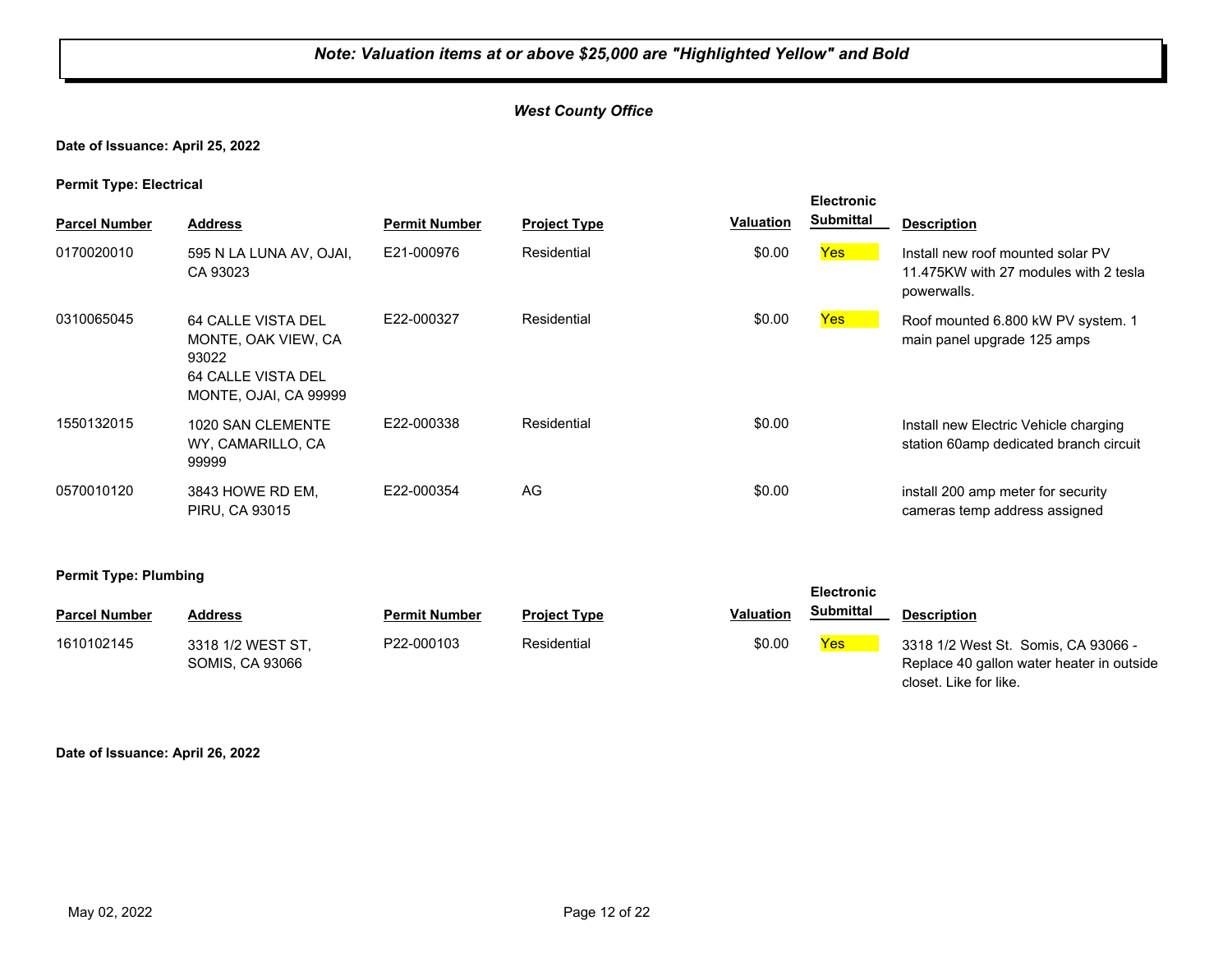#### *West County Office*

**Date of Issuance: April 26, 2022**

**Permit Type: Building**

| . .                  |                                                                                  |                      |                               |                  | <b>Electronic</b> |                                                                           |
|----------------------|----------------------------------------------------------------------------------|----------------------|-------------------------------|------------------|-------------------|---------------------------------------------------------------------------|
| <b>Parcel Number</b> | <b>Address</b>                                                                   | <b>Permit Number</b> | <b>Project Type</b>           | <b>Valuation</b> | <b>Submittal</b>  | <b>Description</b>                                                        |
| 0460194010           | 1043 SANTA PAULA ST.<br>FILLMORE, CA 93015                                       | B22-000338           | <b>Residential Alteration</b> | \$5.780.00       |                   | Reroof with comp shingles, 3400 sq ft.<br>over house and detached garage. |
| 0630132225           | 300 LOS CABOS LN.<br>VENTURA, CA 93001<br>300 LOS CABOS LN.<br>VENTURA, CA 99999 | B22-000341           | <b>Residential Alteration</b> | \$4,420.00       |                   | Reroof with comp shingles, over house<br>and attached garage. 2600 sq ft  |
| 0330110375           | 1721 COUNTRY, OJAI, CA<br>93023<br>1721 COUNTRY, OJAI, CA<br>99999               | B22-000343           | <b>Residential Alteration</b> | \$5.440.00       |                   | Reroof 3,200SF comp shingles to existing<br>dwelling and attached garage. |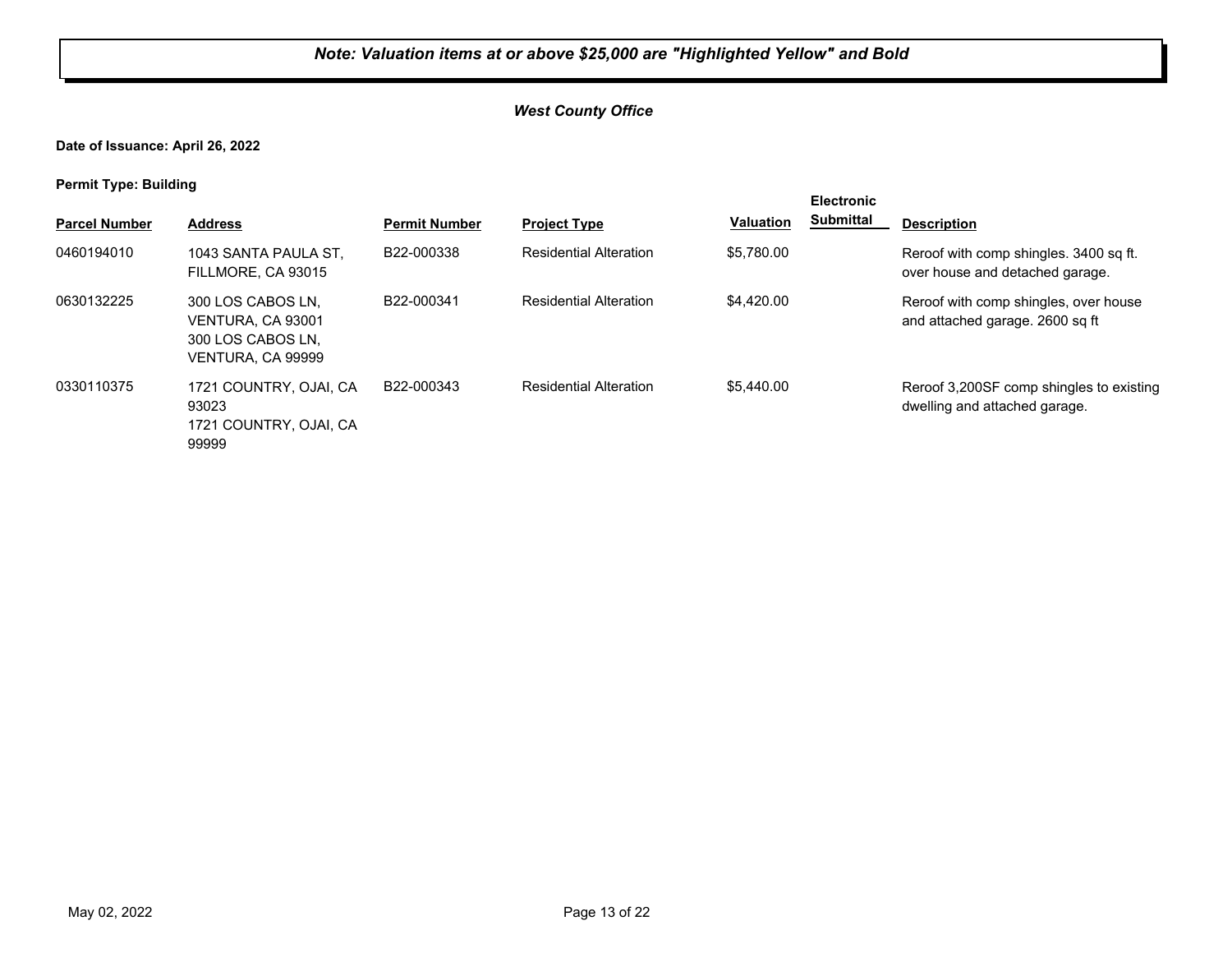#### *West County Office*

**Date of Issuance: April 26, 2022**

| <b>Parcel Number</b> | <b>Address</b>                                      | <b>Permit Number</b> | <b>Project Type</b> | <b>Valuation</b> | <b>Electronic</b><br><b>Submittal</b> | <b>Description</b>                                                                                                                                                                                                                                                          |
|----------------------|-----------------------------------------------------|----------------------|---------------------|------------------|---------------------------------------|-----------------------------------------------------------------------------------------------------------------------------------------------------------------------------------------------------------------------------------------------------------------------------|
| 0640010015           | 2593 W FORK HALL<br>CANYON RD, VENTURA,<br>CA 93001 | C21-001105           | Commercial          | \$19,219.70      | <b>Yes</b>                            | SPRINT Cellsite-Installation of (6)<br>antennas and (6) RRU's, (1) battery<br>cabinet and remove all unused equipment                                                                                                                                                       |
| 0090110295           | 16102 MARICOPA HY,<br>OJAI, CA 93023                | C21-001172           | <b>NSFR</b>         | \$147,432.00     | <b>Yes</b>                            | Construction of a new 1,000SF single<br>family dwelling with attached 280SF<br>covered porch to replace dwelling<br>destroyed in Thomas Fire.                                                                                                                               |
|                      |                                                     |                      |                     |                  |                                       | Ref. SAP17-00148                                                                                                                                                                                                                                                            |
| 0340120400           | 10351 CREEK RD, OAK<br><b>VIEW, CA 93022</b>        | C21-001384           | Residential         | \$0.00           | <b>Yes</b>                            | Installation of ground mounted PV system<br>(max height 5'-5"), 6.72 KW, 16 panels                                                                                                                                                                                          |
| 1090221045           | 1659 RAMONA DR.<br>CAMARILLO, CA 93010              | C21-001524           | Residential         | \$186,513.80     | <b>Yes</b>                            | Construction of 1,079 SF addition, to<br>include: bedroom, bonus room, (2)<br>bathrooms and master bed, golf cart<br>parking and bath to be expanded. 115 SF<br>patio and 141 SF garage addition. Septic<br>tank abandonment. Remodel of 1,225 sq.<br>ft. of the residence. |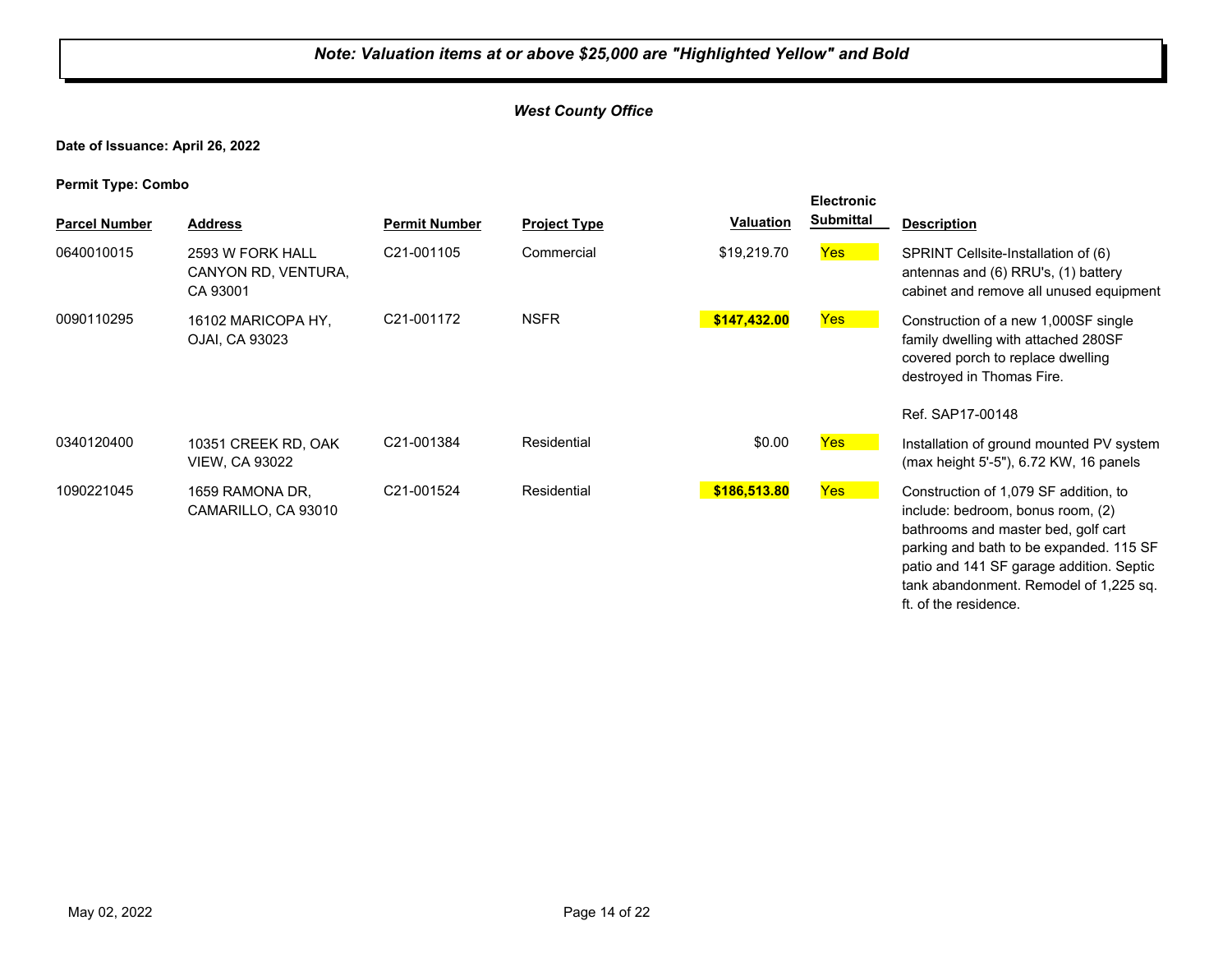#### *West County Office*

**Date of Issuance: April 26, 2022**

**Permit Type: Electrical**

| . .                  |                                                                                   |                      |                     |                  | <b>Electronic</b> |                                                                                                       |
|----------------------|-----------------------------------------------------------------------------------|----------------------|---------------------|------------------|-------------------|-------------------------------------------------------------------------------------------------------|
| <b>Parcel Number</b> | <b>Address</b>                                                                    | <b>Permit Number</b> | <b>Project Type</b> | <b>Valuation</b> | <b>Submittal</b>  | <b>Description</b>                                                                                    |
| 2060154260           | 808 OCEAN DR, OXNARD,<br>CA 99999                                                 | E22-000227           | Residential         | \$0.00           | Yes               | Installation of roof mounted PV solar, 3.55<br>KW, 10 panels and battery backup                       |
| 0960020015           | 13932 W TELEGRAPH<br>RD, SANTA PAULA, CA<br>99999                                 | E22-000232           | Residential         | \$0.00           |                   | Install roof-mounted PV system. 7.8 kW. 1<br>battery back up.                                         |
| 0320091065           | 2187 WOODLAND AV,<br>OJAI. CA 93023<br>2187 WOODLAND AV,<br><b>OJAI. CA 99999</b> | E22-000355           | Residential         | \$0.00           | Yes               | Convert existing main panel to a 100 sub<br>panel. Install new 200 amp main panel on<br>new location. |

**Date of Issuance: April 27, 2022**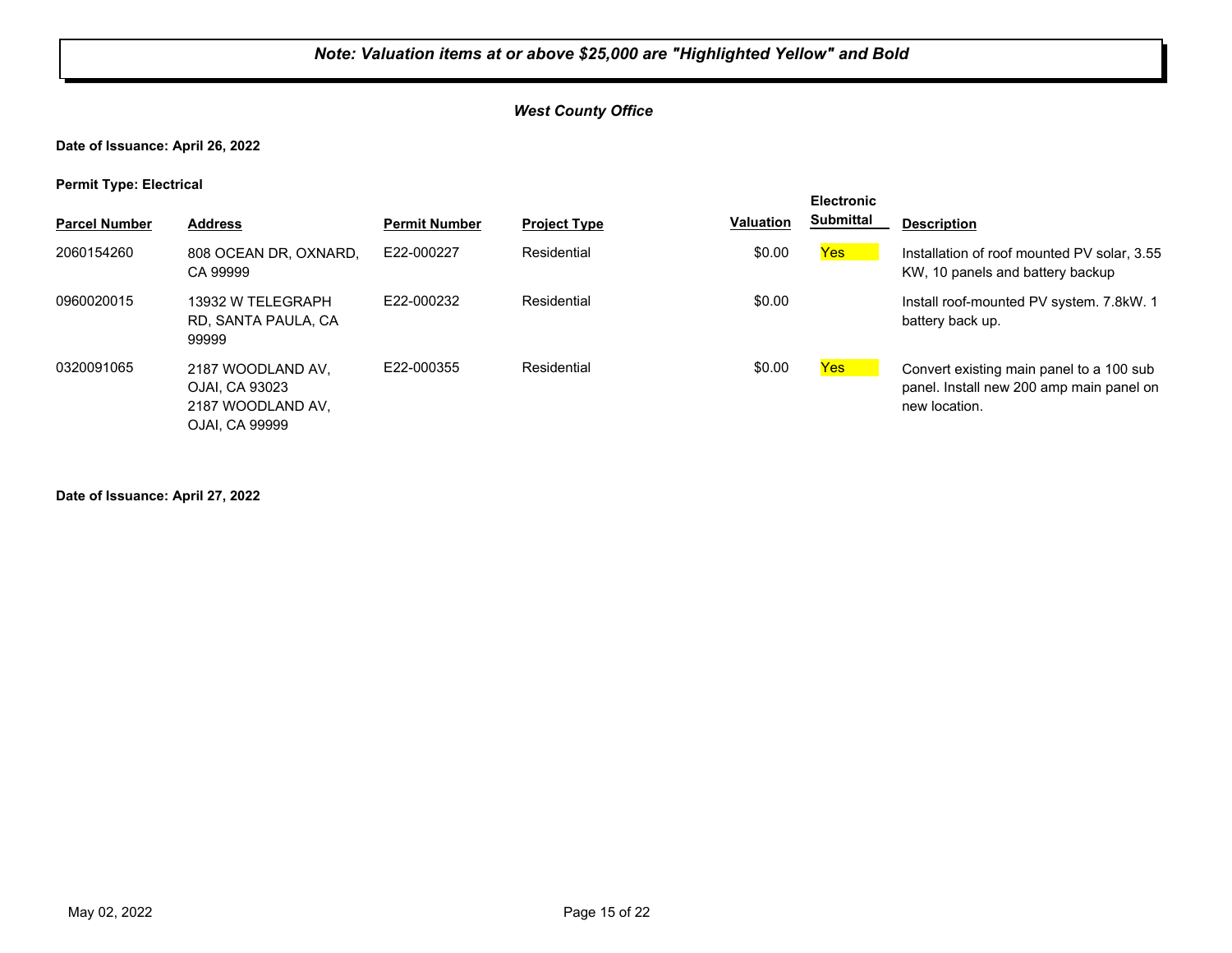#### *West County Office*

**Date of Issuance: April 27, 2022**

**Permit Type: Building**

| <b>Parcel Number</b> | <b>Address</b>                                                             | <b>Permit Number</b> | <b>Project Type</b>           | <b>Valuation</b> | Electronic<br><b>Submittal</b> | <b>Description</b>                                                                                                                                                                                                |
|----------------------|----------------------------------------------------------------------------|----------------------|-------------------------------|------------------|--------------------------------|-------------------------------------------------------------------------------------------------------------------------------------------------------------------------------------------------------------------|
| 1450142080           | 1086 ORANGE DR,<br>OXNARD, CA 99999                                        | B22-000329           | <b>Residential Alteration</b> | \$5,320.00       |                                | remove existing torch roof to the deck, to<br>prepare roof deck for (1) 3x3 drip edge 1<br>layer of fr10 slip-sheet underlayment to<br>install one TPO roofing membrane 2800<br>sq ft house and detached building |
| 0610024100           | 42 BUNDREN ST, OJAI,<br>CA 99999                                           | B22-000344           | <b>Residential Alteration</b> | \$2,730.60       |                                | Replace 123 sq. ft. of windows                                                                                                                                                                                    |
| 0170141220           | 111 S ENCINAL AV, OJAI,<br>CA 93023<br>111 S ENCINAL AV, OJAI,<br>CA 99999 | B22-000345           | <b>Residential Alteration</b> | \$1,662.00       |                                | Replace 2 windows front of house 48 sq ft<br>and front entrance door 21 sq ft.                                                                                                                                    |
| 0900093030           | 11129 ASTER ST,<br>SATICOY, CA 93004                                       | B22-000346           | <b>Residential Alteration</b> | \$2,990.00       |                                | re-roof over existing roofing 1,200sq ft 30<br>year shingles drip edge metal 15 lb felt, 5<br>00 sq ft flat roof                                                                                                  |
| 0900093030           | 11135 ASTER ST,<br>VENTURA, CA 93004                                       | B22-000347           | <b>Residential Alteration</b> | \$2,990.00       |                                | re-roof over existing roofing 1,200sq ft 30<br>year shingles drip edge metal 15 lb felt, 5<br>00 sq ft flat roof                                                                                                  |
| 1450180050           | 2667 CORTEZ ST,<br>OXNARD, CA 99999                                        | B22-000348           | Demo                          | \$167,032.80     |                                | DEMOLITION 2 MOBIL HOMES (SITE<br><b>VERIFICATION) - 30 DAY</b><br>PERMIT-CV22-0089                                                                                                                               |
| 1380090255           | 5011 W GONZALES RD,<br>OXNARD, CA 99999                                    | B22-000349           | Demo                          | \$0.00           |                                | demolition of a 1,800 sq ft barn approved<br>by COA record ch22-0001                                                                                                                                              |
| 0170132030           | 166 S POLI AV, OJAI, CA<br>99999                                           | B22-000350           | <b>Residential Alteration</b> | \$6,200.00       |                                | Remove existing wood shingles, and<br>install 2,000 sq. ft. new sheathing and<br>reroof comp shingles                                                                                                             |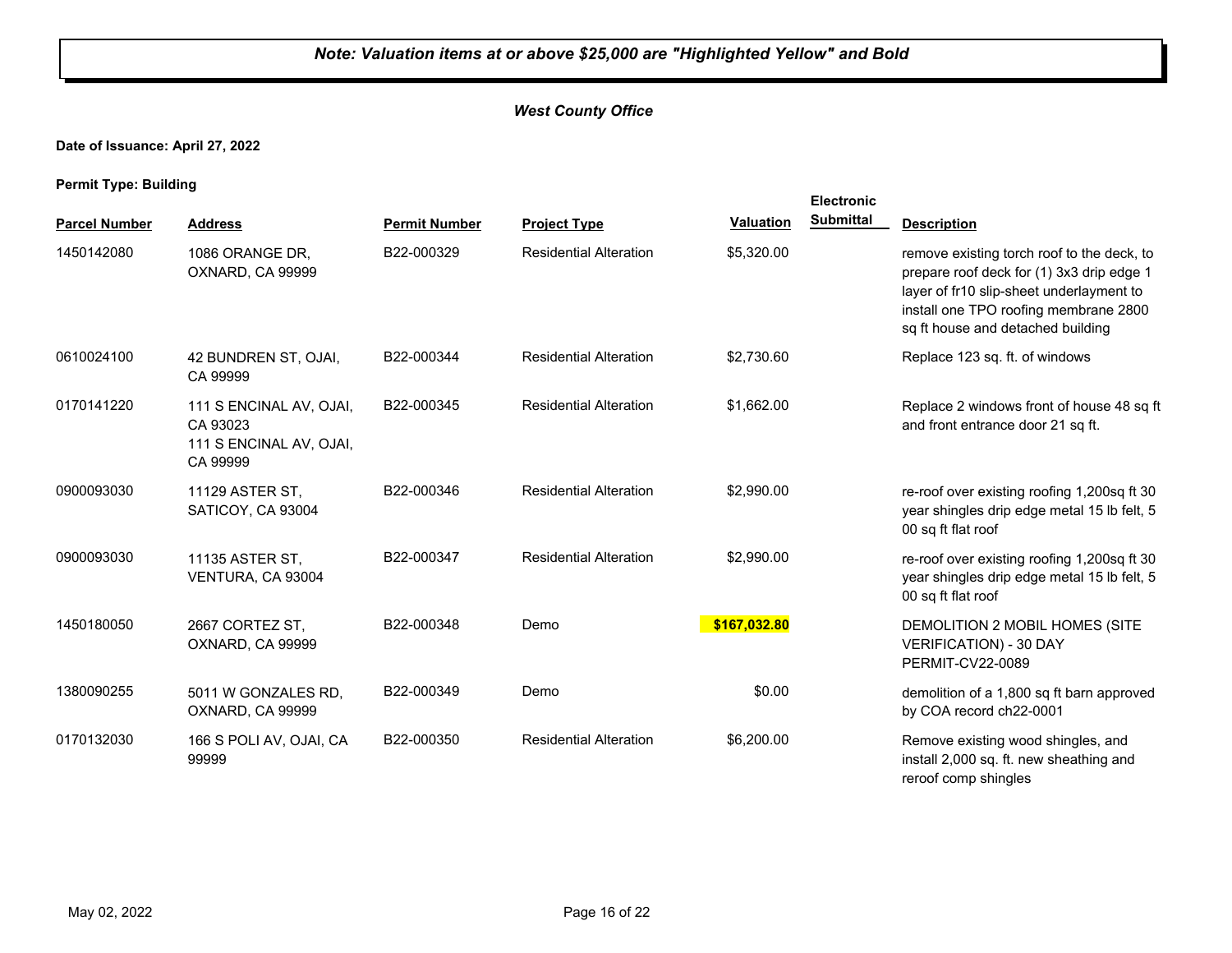#### *West County Office*

#### **Date of Issuance: April 27, 2022**

**Permit Type: Combo**

| . .<br><b>Parcel Number</b> | <b>Address</b>                                  | <b>Permit Number</b> | <b>Project Type</b> | <b>Valuation</b> | <b>Electronic</b><br><b>Submittal</b> | <b>Description</b>                                                                                                                                                                                                          |
|-----------------------------|-------------------------------------------------|----------------------|---------------------|------------------|---------------------------------------|-----------------------------------------------------------------------------------------------------------------------------------------------------------------------------------------------------------------------------|
| 0320150110                  | 2396 S RICE RD, OJAI,<br>CA 93023               | C21-001441           | Residential         | \$23,652.00      | Yes                                   | Install new 486SF attached patio<br>enclosure on the rear of dwelling. Install<br>new 396SF open lattice cover on rear on<br>proposed patio enclosure. Install new<br>306SF open lattice cover on the front of<br>dwelling. |
| 2060313050                  | 344 MELROSE DR.<br>OXNARD, CA 99999             | C22-000412           | Residential         | \$8.550.00       |                                       | demo masonry, demo 5'-0 cmu wall fence<br>and reroof residence 1,300 sq ft with comp<br>shingles, replace kitchen plumbing and<br>electrical fixtures aw well as restroom<br>plumbing and electrical fixtures               |
| 1090132045                  | 704 CAMINO<br>CONCORDIA,<br>CAMARILLO, CA 99999 | C22-000448           | Residential         | \$0.00           |                                       | replace light fixture in both bath remodels<br>total of (11) light fixtures (7) switches and<br>(1) fan in each restroom                                                                                                    |

#### **Permit Type: Electrical**

| <b>Parcel Number</b> | <b>Address</b>                                                                        | <b>Permit Number</b> | <b>Project Type</b> | <b>Valuation</b> | <b>Submittal</b> | <b>Description</b>                                                                                                                       |
|----------------------|---------------------------------------------------------------------------------------|----------------------|---------------------|------------------|------------------|------------------------------------------------------------------------------------------------------------------------------------------|
| 1090211015           | 1719 RAMONA DR.<br>CAMARILLO, CA 99999                                                | E22-000230           | Residential         | \$0.00           | Yes              | Install roof mounted photo voltaic system.<br>7.25 kW DC size and 1 battery back up                                                      |
| 0600180180           | 730 SANTA ANA BL, OAK<br><b>VIEW, CA 93022</b><br>730 SANTA ANA BL.<br>OJAI, CA 99999 | E22-000363           | Residential         | \$0.00           |                  | ATF- underground conduit (approx. 180LF)<br>non metallic conduit from the main panel<br>to subpanel, end use for yard equipment<br>only. |

Ref. CV22-0090

**Electronic**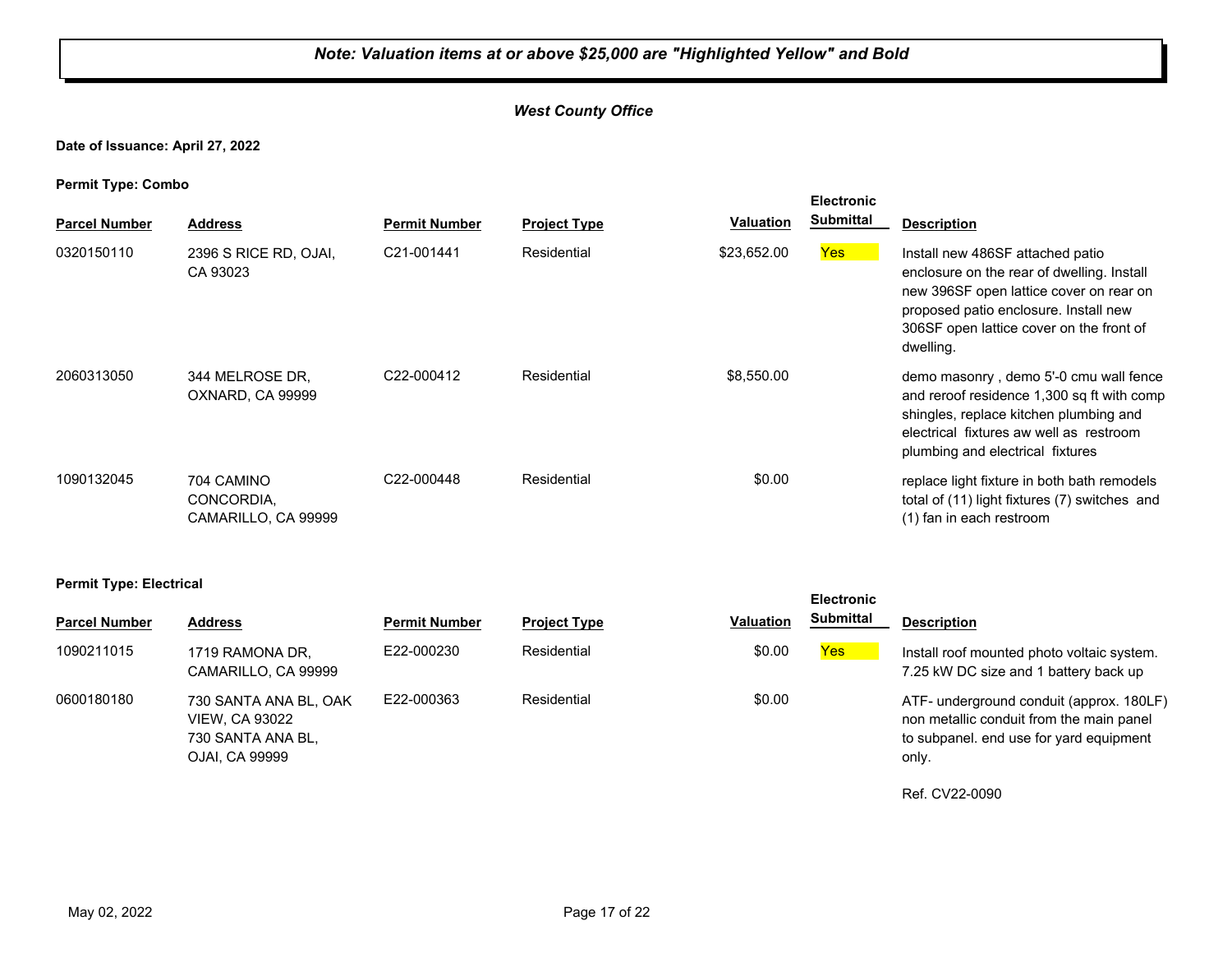#### *West County Office*

**Date of Issuance: April 27, 2022**

**Permit Type: Plumbing**

| . .                  |                                        |                      |                     |                  | <b>Electronic</b> |                                                                                                                |
|----------------------|----------------------------------------|----------------------|---------------------|------------------|-------------------|----------------------------------------------------------------------------------------------------------------|
| <b>Parcel Number</b> | Address                                | <b>Permit Number</b> | <b>Project Type</b> | <b>Valuation</b> | Submittal         | <b>Description</b>                                                                                             |
| 0630074205           | 5328 LARKSPUR DR.<br>VENTURA, CA 99999 | P22-000114           | Residential         | \$0.00           |                   | replacing approx. 4 linear ft of 2" cast iron<br>drain servicing located in the kitchen new<br>schedule 40 abs |

#### **Date of Issuance: April 28, 2022**

| <b>Parcel Number</b> | <b>Address</b>                                                                               | <b>Permit Number</b>    | <b>Project Type</b> | <b>Valuation</b> | <b>Electronic</b><br><b>Submittal</b> | <b>Description</b>                                                                                                                                                                                                                                                                                              |
|----------------------|----------------------------------------------------------------------------------------------|-------------------------|---------------------|------------------|---------------------------------------|-----------------------------------------------------------------------------------------------------------------------------------------------------------------------------------------------------------------------------------------------------------------------------------------------------------------|
| 1090081115           | 1387 FAIRWAY DR.<br>CAMARILLO, CA 99999                                                      | C22-000388              | PoolSpa             | \$32,815.10      | <b>Yes</b>                            | construction of new gunite 12'x28' pool<br>and 7'x7' and related equipment std plan<br>#06-2019 sheet 100                                                                                                                                                                                                       |
| 0170131460           | 172 S ARNAZ AV, OJAI,<br>CA 99999                                                            | C22-000447              | Residential         | \$0.00           |                                       | new 3 ton furnace, coil & condenser                                                                                                                                                                                                                                                                             |
| 0170221050           | 132 EL CAMINO DR, OJAI,<br>CA 99999                                                          | C <sub>22</sub> -000459 | Residential         | \$2,739.60       |                                       | new mini split system (2) tons located in<br>front and rear of property, replacing<br>electrical outlets located in the living room<br>bedroom and addition (12), replace total of<br>10 switches and replace (12) light<br>fixtures, replace tub/shower, vanity in one<br>bath, sliding glass door replacement |
| 5500082025           | 10830 E LAS POSAS RD.<br>CAMARILLO, CA 99999<br>10830 E LAS POSAS RD.<br>CAMARILLO, CA 93012 | C22-000461              | Residential         | \$0.00           |                                       | mini split 1 ton backyard new cut in 16<br>seer heat pump 3 ton new (cut in) in<br>backyard                                                                                                                                                                                                                     |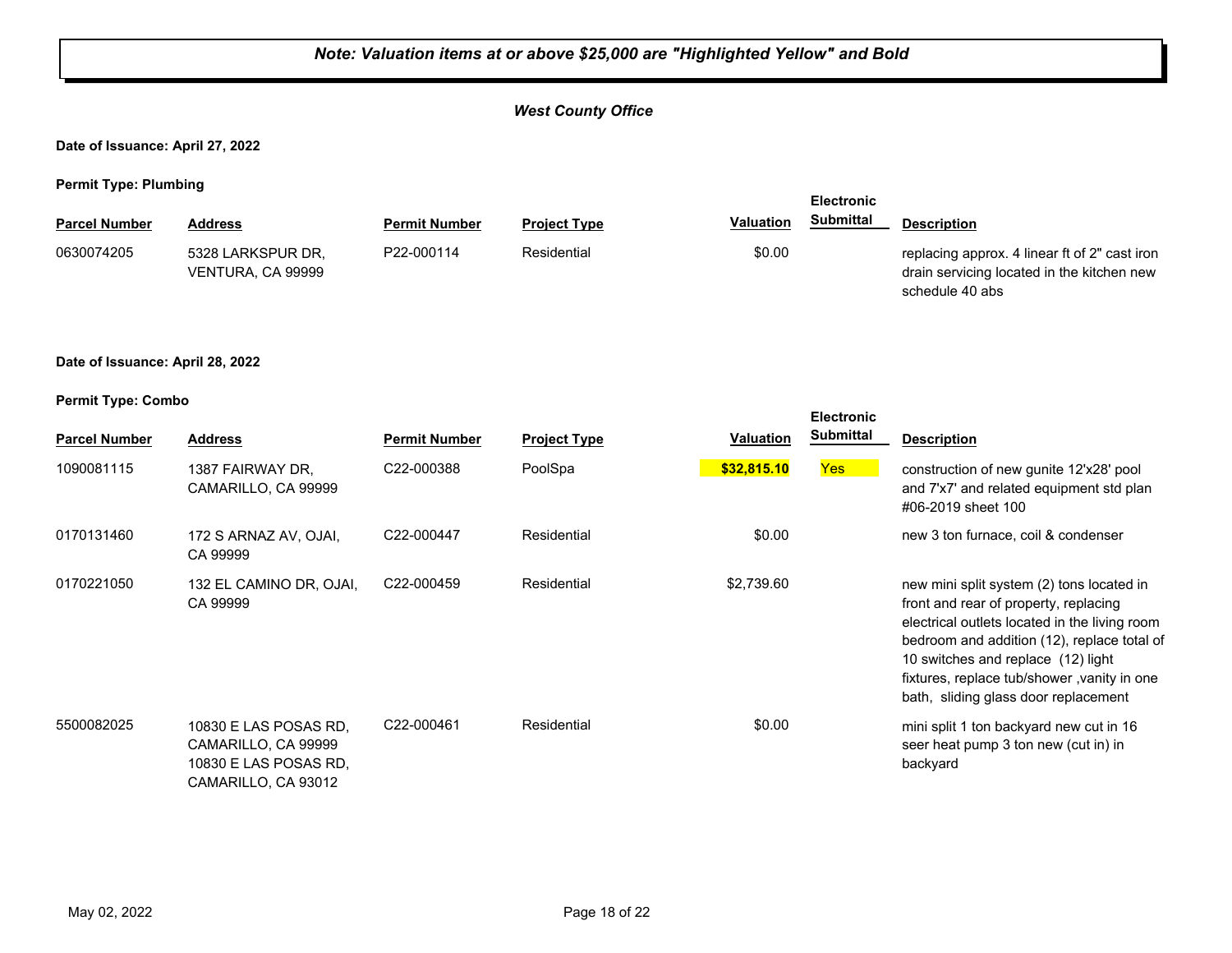#### *West County Office*

#### **Date of Issuance: April 28, 2022**

**Permit Type: Electrical**

| . .                  |                                             |                      |                     |                  | <b>Electronic</b> |                                                                                                                                                             |
|----------------------|---------------------------------------------|----------------------|---------------------|------------------|-------------------|-------------------------------------------------------------------------------------------------------------------------------------------------------------|
| <b>Parcel Number</b> | <b>Address</b>                              | <b>Permit Number</b> | <b>Project Type</b> | <b>Valuation</b> | <b>Submittal</b>  | <b>Description</b>                                                                                                                                          |
| 0460110040           | 570 OJAI ST, FILLMORE,<br>CA 93015          | E21-000677           | Residential         | \$0.00           | <b>Yes</b>        | Install 2 (N) tesla ac Powerwall 2 energy<br>storage system to existing solar PV<br>system. All existing loads will remain in<br>existing 200A loads panel. |
| 1520140435           | 257 VALLEY VISTA DR.<br>CAMARILLO, CA 99999 | E22-000144           | Residential         | \$0.00           |                   | Install Roof Mounted Photovoltaic (8.80<br>kW/DC) No Battery Back-up included in<br>this permit                                                             |
|                      |                                             |                      |                     |                  |                   | 4/27/22- Revision: Removed from plans (1)<br>Enphase Empower Switch, (1) Battery<br>Disconnect and (1) Load Control Switch                                  |
| 1630020855           | 7333 WORTH WY,<br>CAMARILLO, CA 99999       | E22-000184           | Residential         | \$0.00           |                   | Install 30 roof mounted pv modules, 30<br>micro inverters and 2 battery back up, 12<br>kw                                                                   |
| 1520071275           | 125 RAMONA PL,<br>CAMARILLO, CA 93010       | E22-000203           | Residential         | \$0.00           | <b>Yes</b>        | Install ground mount PV system 8.0KW<br>with 24 modules less than 6' high.                                                                                  |

#### **Permit Type: Mechanical**

| <b>Parcel Number</b> | Address                                                                                | <b>Permit Number</b> | <b>Project Type</b> | <b>Valuation</b> | <b>Submittal</b> | <b>Description</b>                                                |
|----------------------|----------------------------------------------------------------------------------------|----------------------|---------------------|------------------|------------------|-------------------------------------------------------------------|
| 7000130175           | 12420 YELLOW HILL RD,<br>MALIBU. CA 90265<br>12420 YELLOW HILL RD,<br>MALIBU, CA 99999 | M22-000101           | Residential         | \$0.00           |                  | 2 indoor head units and a 3.5 ton outdoor<br>condenser add on A/C |

**Electronic**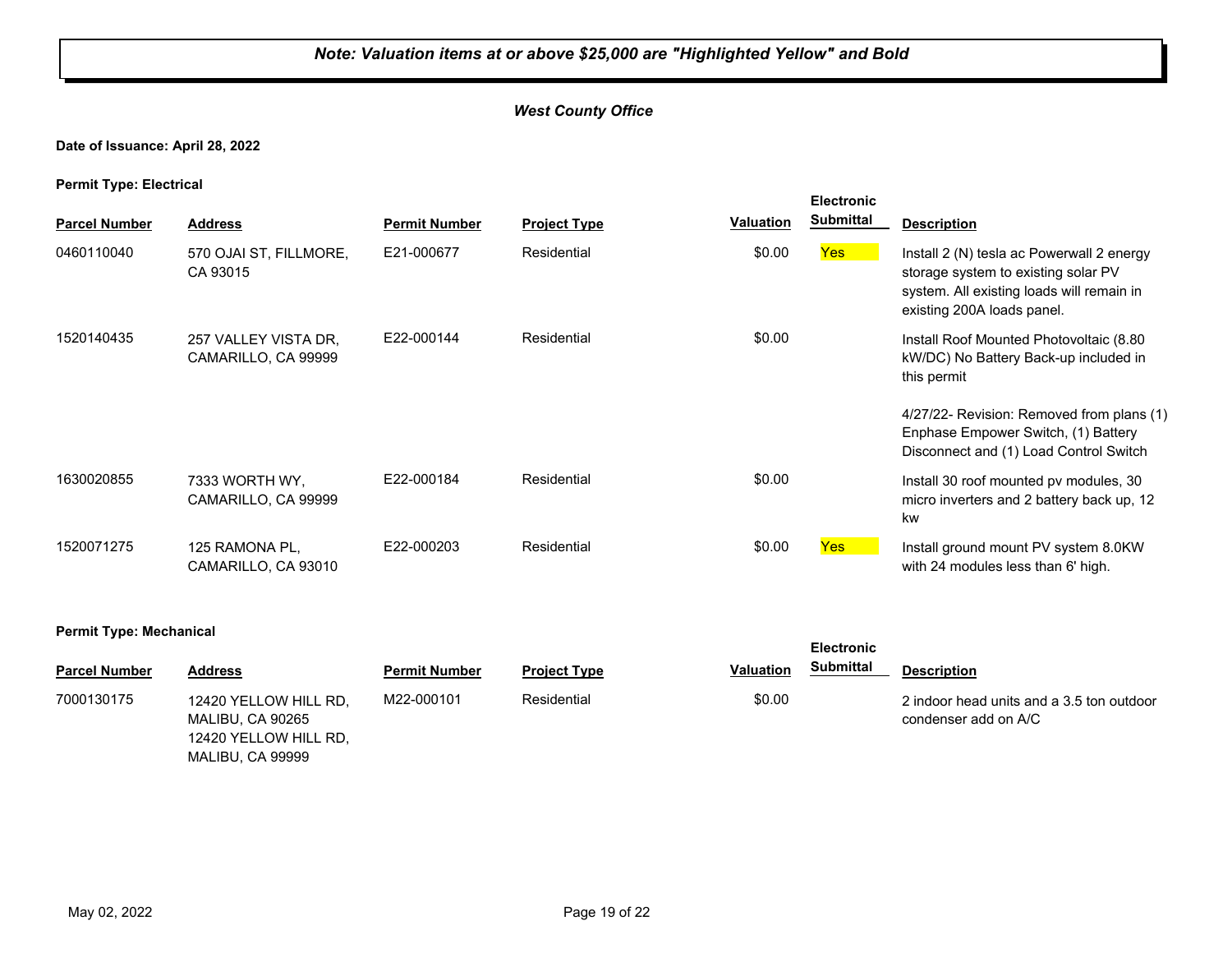#### *West County Office*

**Date of Issuance: April 28, 2022**

**Permit Type: Plumbing**

| . .                  |                                                                                    |                      |                     |                  | <b>Electronic</b> |                                                                |
|----------------------|------------------------------------------------------------------------------------|----------------------|---------------------|------------------|-------------------|----------------------------------------------------------------|
| <b>Parcel Number</b> | <b>Address</b>                                                                     | <b>Permit Number</b> | <b>Project Type</b> | <b>Valuation</b> | Submittal         | <b>Description</b>                                             |
| 1520351045           | 89 LA PATERA DR.<br>CAMARILLO, CA 93010<br>89 LA PATERA DR.<br>CAMARILLO, CA 99999 | P22-000050           | Residential         | \$0.00           |                   | Replace 50 gallon water heater same<br>location inside garage. |

#### **Date of Issuance: April 29, 2022**

#### **Permit Type: Building**

|                      |                                         | <b>Electronic</b>    |                               |                  |                  |                                                                                              |
|----------------------|-----------------------------------------|----------------------|-------------------------------|------------------|------------------|----------------------------------------------------------------------------------------------|
| <b>Parcel Number</b> | <b>Address</b>                          | <b>Permit Number</b> | <b>Project Type</b>           | <b>Valuation</b> | <b>Submittal</b> | <b>Description</b>                                                                           |
| 2060244050           | 3643 OCEAN DR,<br>OXNARD, CA 93035      | B22-000354           | Demo                          | \$0.00           |                  | Demolition of existing 550SF single family<br>dwelling in order to rebuild.<br>Ref. C21-1145 |
| 0040056510           | 32729 JUNIPER TL.<br>LOCKWOOD. CA 99999 | B22-000355           | <b>Residential Alteration</b> | \$1.700.00       |                  | Reroof 1,000SF comp shingles to the<br>existing SFD.                                         |

|                      |                                         |               |                     |           | <b>Electronic</b> |                                                             |
|----------------------|-----------------------------------------|---------------|---------------------|-----------|-------------------|-------------------------------------------------------------|
| <b>Parcel Number</b> | Address                                 | Permit Number | <b>Project Type</b> | Valuation | Submittal         | <b>Description</b>                                          |
| 7000250055           | 11944 OCEANAIRE LN.<br>MALIBU, CA 99999 | C22-000463    | Residential         | \$0.00    |                   | Install new (1) condenser & (2) air handler<br>w/electrical |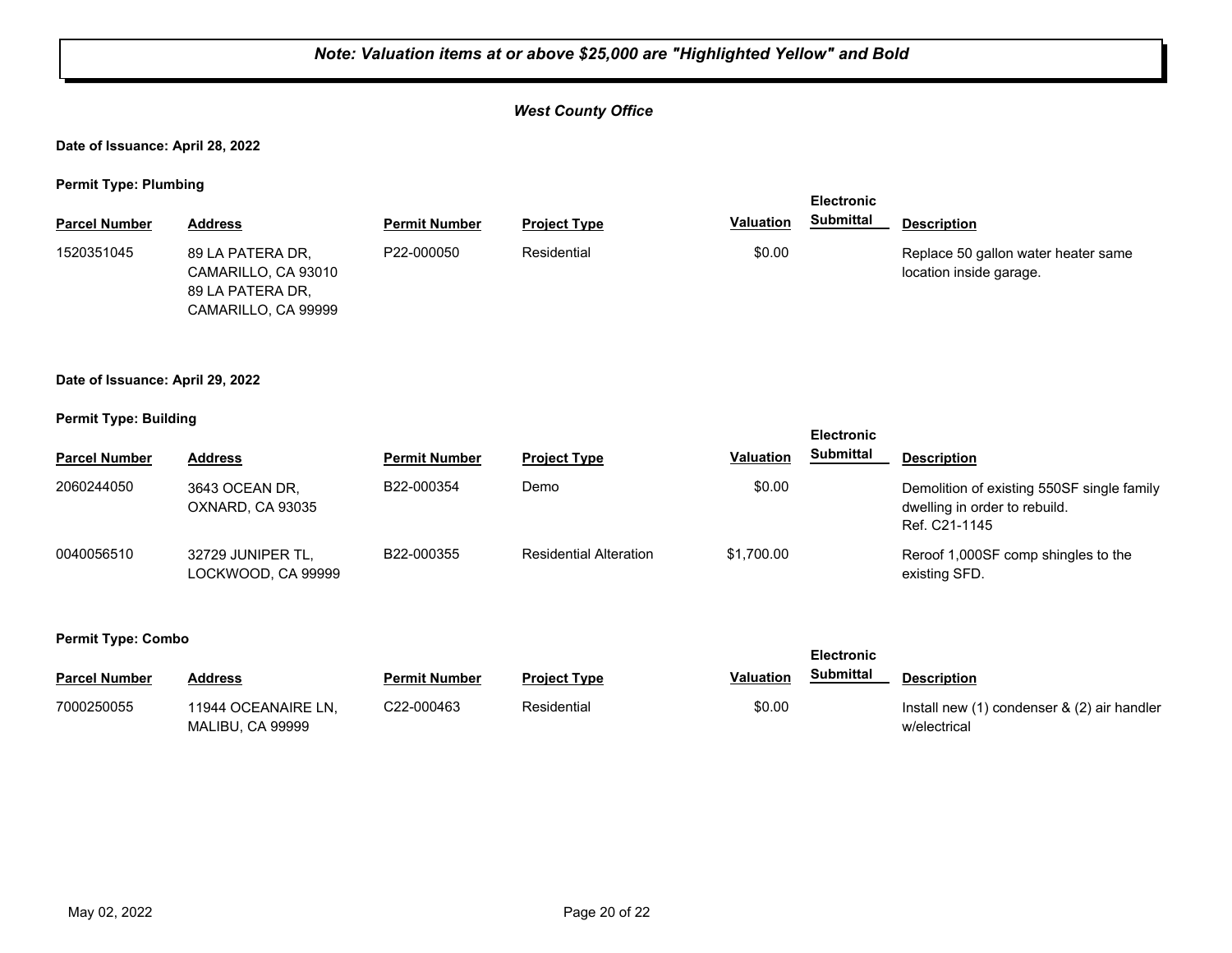|                                  | Note: Valuation items at or above \$25,000 are "Highlighted Yellow" and Bold |                      |                           |                  |                   |                                                             |  |  |  |
|----------------------------------|------------------------------------------------------------------------------|----------------------|---------------------------|------------------|-------------------|-------------------------------------------------------------|--|--|--|
|                                  |                                                                              |                      | <b>West County Office</b> |                  |                   |                                                             |  |  |  |
| Date of Issuance: April 29, 2022 |                                                                              |                      |                           |                  |                   |                                                             |  |  |  |
| <b>Permit Type: Electrical</b>   |                                                                              |                      |                           |                  | <b>Electronic</b> |                                                             |  |  |  |
| <b>Parcel Number</b>             | <b>Address</b>                                                               | <b>Permit Number</b> | <b>Project Type</b>       | <b>Valuation</b> | <b>Submittal</b>  | <b>Description</b>                                          |  |  |  |
| 2060321280                       | 237 SANTA MONICA DR,<br>OXNARD, CA 99999                                     | E22-000371           | Residential               | \$0.00           | Yes               | install a 5.2kw solar system roof mount                     |  |  |  |
| <b>Permit Type: Plumbing</b>     |                                                                              |                      |                           |                  | <b>Electronic</b> |                                                             |  |  |  |
| <b>Parcel Number</b>             | <b>Address</b>                                                               | <b>Permit Number</b> | <b>Project Type</b>       | <b>Valuation</b> | <b>Submittal</b>  | <b>Description</b>                                          |  |  |  |
| 1610091130                       | 5310 NORTH ST,<br>CAMARILLO, CA 99999                                        | P22-000117           | Residential               | \$0.00           |                   | replace water line from residence to lateral<br>about 40 If |  |  |  |
|                                  |                                                                              |                      |                           |                  |                   |                                                             |  |  |  |

h

**Total Unincorporated Weekly Valuation: \$3,829,523.66**